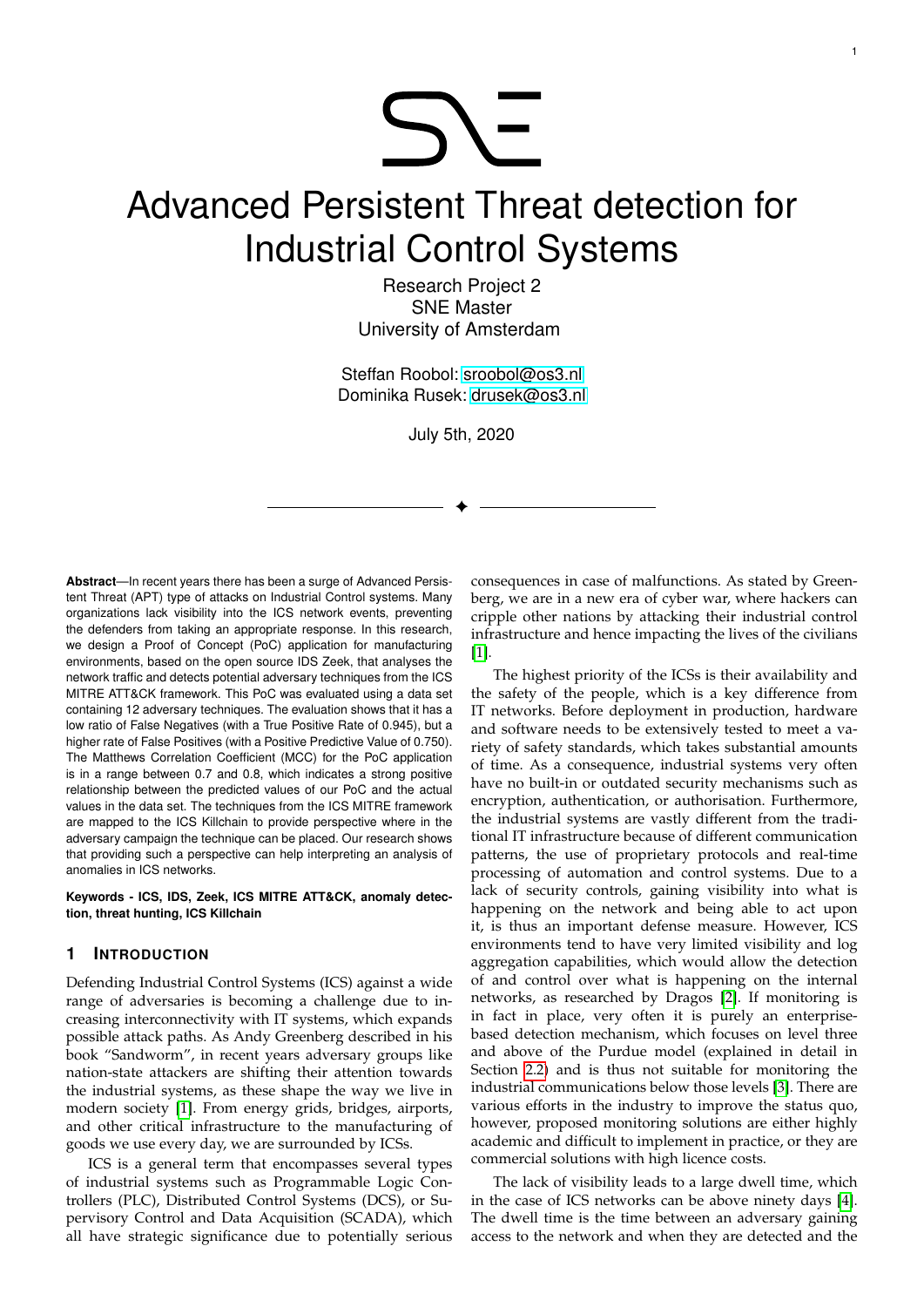access is severed. Usually, the detection happens too late, and by that time, the physical control systems are already damaged. Following the cyber security principle of "Assume you are compromised", this research is an attempt to improve visibility into ICS networks, by creating a Proof of Concept application (named PoC application in this paper), which is built on top of open source monitoring solutions [\[5\]](#page-8-4). The goal of the PoC is that it can be easily deployed in an industrial environment and is highly modular to accommodate for specific industrial environment use cases. In doing so, this research enables site engineers to pave the way towards monitoring and proactive hunting for sophisticated adversaries within their networks.

This paper is structured as follows: Section [2](#page-1-1) presents research efforts in the area of monitoring, detecting anomalies and threat hunting in ICS, Section [3](#page-2-0) focuses on describing our research methodology, while Section [4](#page-3-0) and [5](#page-5-0) present the design and implementation choices of the PoC. Next, Sections [6](#page-6-0) and [7](#page-6-1) present the results and discuss their practical application, followed by the conclusion in Section [8.](#page-7-0) Finally, Section [9](#page-8-5) suggests future work that could expand upon our research.

The main research question for this project is defined as follows:

How can network analysis be used to discover the potential presence of Advanced Persistent Threats (APT) in Industrial Control Systems (ICS)?

To support the main research question the following subquestions have been defined:

- What are the network-based attack techniques used by APT groups documented in the ICS MITRE ATT&CK framework?
- How can existing monitoring solutions be improved upon to automate the detection of APT techniques in ICS networks?
- How can the detected techniques be mapped to the ICS Killchain to recognise the stage of adversary campaign?

#### <span id="page-1-1"></span>**2 RELATED WORK AND BACKGROUND**

#### **2.1 Intrusion Detection Systems**

Due to the criticality and complex requirements of Industrial Control Systems (ICS), a lot of research is being done in the area of intrusion detection solutions specific to those environments. Mitchell and Chen held a survey on different intrusion detection systems (IDS) for ICS [\[6\]](#page-8-6). They categorised IDSs based on two design dimensions: their data sources and the implemented detection techniques. For the data sources, they differentiated between hostbased data and network-based data [\[6\]](#page-8-6). For the detection techniques, they distinguished misuse based techniques, focusing on detecting signatures of malicious traffic, anomaly based techniques and comparing a system's behaviour to its normal behaviour.

Some widely known open source IDSs are Snort, Suricata and Zeek (formerly known as Bro). Shah et al. evaluated the performance of two of them: Snort and Suricata [\[7\]](#page-8-7). Both tools are signature-based and alert only on known malicious traffic. To overcome the limitation of a signaturebased solution, they developed a machine learning plugin for Snort. Gustavsson used Zeek to extract features from network captures and analysed them with machine learning algorithms in order to detect malicious traffic on

IT networks [\[8\]](#page-8-8). Drakos implemented a series of policies in Zeek based on several network intrusion scenarios to detect Advanced Persistent Threats (APTs) on university networks [\[9\]](#page-8-9).

Research has also been done to expand upon existing IT tools to provide support for ICS protocols. For instance, Snort has been expanded with generic ICS static signatures [\[10\]](#page-8-10). In addition to this, Zeek has also been customised by researchers to tailor it to ICS networks. Lin et al. have created DNP3 protocol parsers and Zeek policies to detect packets validating the semantics [\[11\]](#page-8-11). Udd et al. have taken another approach to extend Zeek in order to tailor it for industrial environments [\[12\]](#page-8-12). Their approach was to create automatic whitelisting and anomaly detection for the IEC 60870-5-104 protocol.

#### <span id="page-1-0"></span>**2.2 Threat hunting**

Threat hunting in ICS has not been researched as extensively as threat hunting within IT environments. For instance, the well known and widely used MITRE ATT&CK Enterprise framework documents tactics and techniques used by adversaries and it is under constant development by a range of threat intelligence and security specialists [\[13\]](#page-8-13). The ICS version of the framework has been published in January 2020, after going through a community review [\[14\]](#page-8-14). It adds techniques used by adversaries worldwide, based on the public incident reports detailing attacks against ICS [\[15\]](#page-8-15). It allows to understand and distribute knowledge about adversary behaviours in industrial systems, which in turn can help with keeping industrial environments secure and operational.

For the purpose of this research, we define threat hunting as the process of proactive and iterative searching through networks on the lower levels of the Purdue model (level 0 to 2) to detect potential malicious presence, evading existing (if any) security solutions [\[3\]](#page-8-2). It should be noted that threat hunting activities require that a human (e.g. an analyst) interprets the results provided by any software in use [\[16\]](#page-8-16).

The Purdue model classifies level 0 as the physical process levels, which consist of devices such as sensors and actuators. It classifies level 1 as a basic control level with devices such as PLCs, which are responsible for process control in industrial control systems. Level 2 is the area supervisory control, with devices such as Human Machine Interfaces (HMIs) that provide an interface to interact and control the PLCs from level 1.

Attacks on ICSs can be roughly divided into two types: indirectly targeted (accidental) and deliberate [\[17\]](#page-8-17). An example of adversary groups carrying out deliberate attacks are APTs. These are stealthy threat actors, defined by their long-lasting presence in compromised environments, typically a nation state sponsored group or groups performing targeted intrusions for specific goals. APTs often gain initial access via IT systems, however the enterprise domain is out of scope for this research.

In order to help defenders with deliberate attackers, the ICS Killchain framework was created by Michael Assante and Robert M. Lee [\[18\]](#page-8-18). It is based on the original Cyber Killchain from Lockheed and it assists defenders in visualizing and understanding adversary steps [\[19\]](#page-8-19). It consists of two stages; the goal of Stage 1 is getting access to the network, collecting information, gaining persistence and developing capabilities, whereas the goal of Stage 2 is the execution of targeted attack [\[18\]](#page-8-18).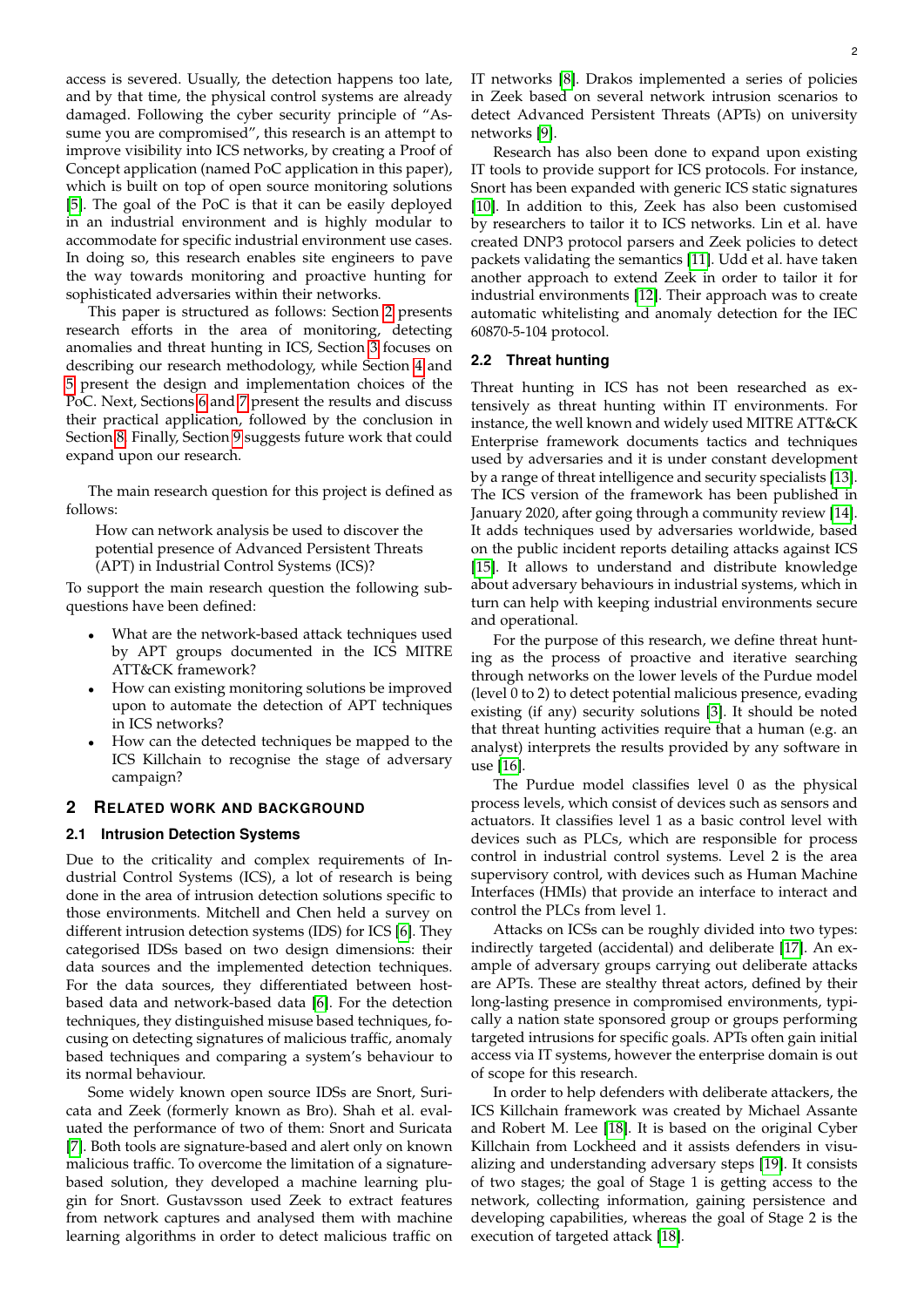#### <span id="page-2-0"></span>**3 METHODOLOGY**

#### <span id="page-2-1"></span>**3.1 Network based adversary techniques**

The ICS MITRE ATT&CK framework specifies 81 unique techniques used by adversaries on ICS networks (level 0- 2 of the Purdue model), along with various data sources that allow for the detection of those techniques [\[3\]](#page-8-2). The techniques represent "how" an adversary achieves its objective. The framework retains an abstraction level, which is an attempt to encompass multiple products while providing a level of technical specificity, making the techniques applicable for various ICS environments [\[15\]](#page-8-15).

The focal point of our research was the first eight tactics from the framework [\[14\]](#page-8-14): Initial Access, Execution, Persistence, Evasion, Discovery, Lateral Movement, Collection and Command & Control. The Inhibit Response Function, Impair Process Control and Impact were not taken into consideration, because they list adversary goals and the impact they make on the industrial systems. In our method, we wanted to detect an attacker's presence and enable the defenders to stop them before they are able to reach those goals. Furthermore, we focused on the techniques that can be detected with network-based data sources such as network captures. Any host-based data sources and/or attack techniques were therefore out of scope. Table [7](#page-11-0) in Appendix [10](#page-10-0) specifies the techniques in scope.

#### **3.2 Manufacturing testbed**

We used an ICS testbed created and maintained by the Industrial Control & Communication Competence Center (IC4) [\[20\]](#page-9-0). The testbed represents a manufacturing environment and consists of an office network segment and three industrial network segments with hydraulic presses, a furnace for baking tiles, and dosing equipment. The simulation of ICS operations is performed with scripts carrying out actions such as read/writes to the PLCs and setting up connections to equipment on regular intervals.

The testbed contains various industrial devices such as PLCs, Human Machine Interfaces (HMIs), Input/Output devices, industrial switches and routers. Four industrial protocols are in use: Modbus, ProfiNET, Siemens S7comm, and EtherCAT. A full overview of the devices located in the manufacturing testbed is located in Table [8](#page-12-0) in Appendix [11.](#page-12-1)

#### *3.2.1 Data collection*

We obtained VPN access to the manufacturing testbed in order to capture the network traffic. To gain visibility in all network segments (traffic passing through physical and virtual switches), we simultaneously captured traffic on two machines and merged it afterwards.

First, network traffic was captured during ninety minutes of normal operation. We call this our "baseline", which we used to get acquainted with the industrial protocols, to understand the environment, and to develop and test our PoC. Then, we performed the second network capture during which attacks were carried out. In order to prevent research bias, we did not create our own scripts to attack the environment. Instead, we used readily available scripts created by the researchers from Howest University College, Ghent University, and the IC4 research group [\[21\]](#page-9-1). Table [10](#page-13-0) in Appendix [12](#page-13-1) provides an overview of the attacks performed.

#### **3.3 Proof of Concept design**

We adhered to the following design principles while creating and evaluating the PoC application to detect adversary techniques on the network. The PoC created for this research works on network captures, which are inserted to the application periodically (e.g. every 10 minutes). The tool has been designed to be modular, allowing for easy modifications and enhancements and therefore making it possible to deploy it in other industrial environments as well.

#### *3.3.1 Data processing*

Figure [1](#page-3-1) shows the data flow of our PoC and the components needed to process the data. The input we used are network captures, which can be processed by the "Data Logging Module", consisting of four main components of the Zeek platform.

First in the "Data Logging Module" are the protocol analysers. Zeek supports a set of parsers for commonly used protocols [\[22\]](#page-9-2). These include both Modbus and DNP3, which are widely used in industrial environments. The common protocol parsers are loaded by default on a Zeek instance. In addition to these protocol parsers, we used Zeek Package Manager to install ICS specific protocol parsers [\[23,](#page-9-3) [24\]](#page-9-4). Among those were protocol parsers for Bacnet, CIP, COTP, ENIP, S7comm, and ProfiNET. New protocol parsers can also be created with the Spicy framework and added to Zeek [\[25\]](#page-9-5). However, this was out of scope for our research.

Secondly, we extended the existing parsing and logging functionality of Zeek by creating custom logging logic using the event-driven scripting language that Zeek provides. Out of the box, Zeek provides a large number of scripts, but they do not cover ICS specific use cases [\[26\]](#page-9-6). For that purpose, we wrote our own scripts, covering the scope of the techniques from the ICS MITRE ATT&CK framework.

Next is the Zeek Logging Framework, which allows for storing network metadata from packet captures so that it can be searched, indexed, queried, and reported. There are three abstractions of the Logging Framework: Streams, Filters, and Writers. The log stream corresponds to a single log, e.g. **http.log** shows HTTP activity. Filters allow for determining which information gets written out, while Writers define the output format. Finally, each script we wrote takes advantage of the Zeek Notice Framework, which allows for raising notices and/or logging notices when called in a Zeek event or hook. Those notices are written to a file called **notice.log**. We tested our event scripts on publicly available network captures to ensure that notices would be raised on the right events [\[27,](#page-9-7) [28,](#page-9-8) [29,](#page-9-9) [30\]](#page-9-10).

Both the **notice.log** file and the other **.log** files were used as input for the "Anomaly Mapper" seen in [1,](#page-3-1) for further processing. For the implementation of the "Anomaly Mapper", we created a web application written in ASP.NET Core 2.1 using C# 7.1. This PoC application can take the log files compressed in a **.zip** archive, and parses each log file to a collection of data objects. The application then selects all data objects belonging to the **notice.log** file, and maps them to other data objects that occurred at the same timestamp for the same connection UID. Then, both these data objects are subjected to a set of pre-defined rules, which are explained in Section [5.](#page-5-0) The output is a mapping of the events that happened on the network to the adversary techniques from the ICS MITRE ATT&CK framework.

The dotted line on Figure [1](#page-3-1) indicates how the application should be used when deployed in a production environment. It indicates that searching for potential presence of adversaries on the network is an iterative process and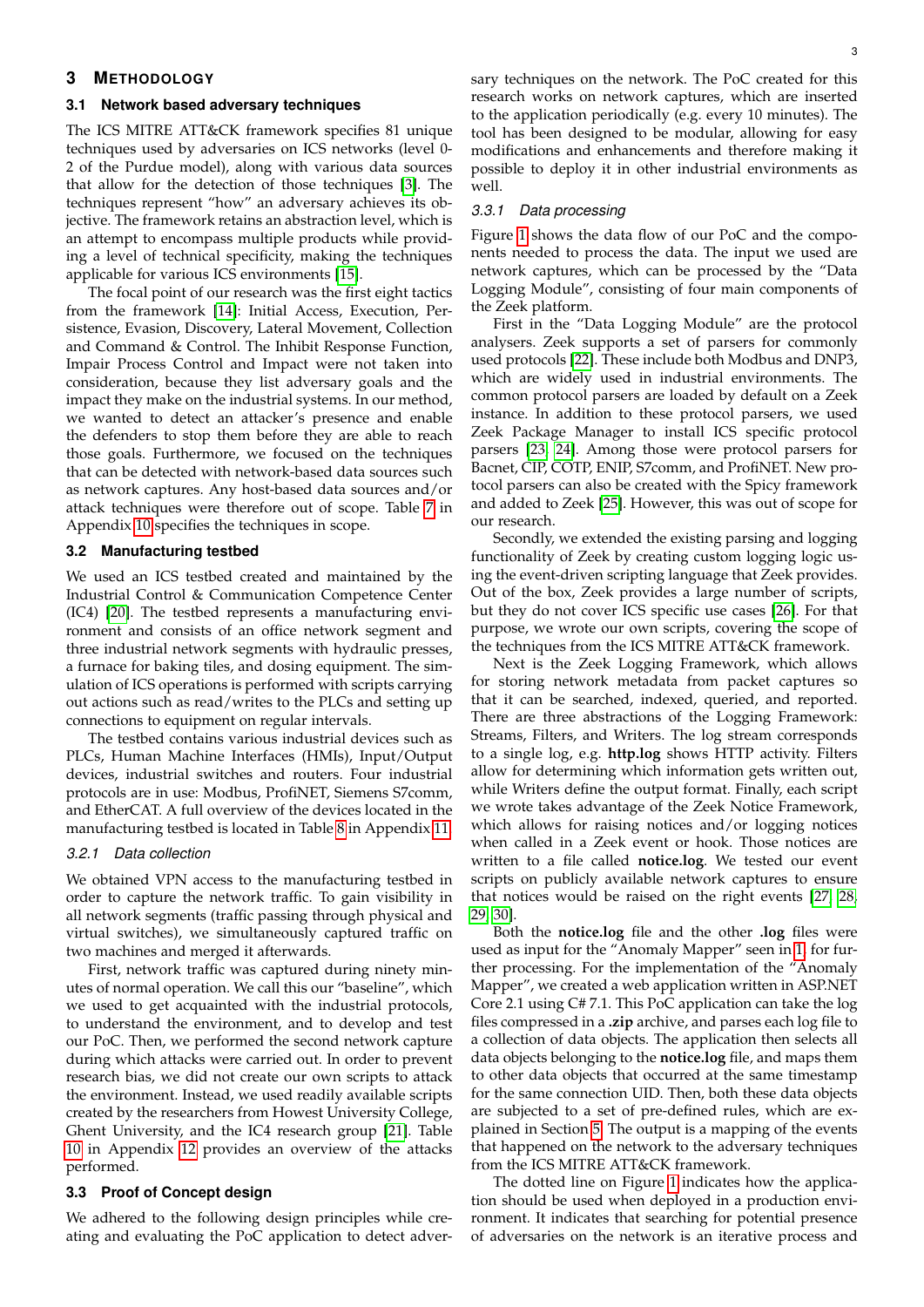<span id="page-3-1"></span>

Fig. 1: PoC design used to search for potential adversary techniques on ICS networks.

that after obtaining and analysing the results, new scripts could be written and the application could be replayed or even expanded upon. This of course implies a human presence, which is absolutely necessary for any threat hunting activity, as the software is only meant as a support system for the analysts.

#### *3.3.2 Evaluation*

Our PoC application was evaluated against the second data set from the manufacturing testbed containing various adversary techniques. We used a confusion matrix to perform the evaluation. Two classes - Regular vs Anomaly - were plotted against the Actual and the Predicted Condition. This leads to four categories of results: detected malicious traffic (True Positive), undetected malicious traffic (False Negative), legitimate traffic that the tool detects as malicious (False Positive), and legitimate traffic for which no detection is made (True Negative) [\[7\]](#page-8-7). As we investigated network traffic, the amount of regular, non-malicious events can rise very quickly. This means that the amount of True Negatives was much higher than the other three values of the confusion matrix, indicating an unbalanced data set. Predictive values that could be calculated based on the values from a confusion matrix would therefore not provide any meaningful insights. That is why we did not attempt to determine the amount of True Negatives, and why we did not provide a Negative Predictive Value, specificity or accuracy of our tool.

We did determine the amount of False Negatives of our experiment, to show the important network events that were missed by our PoC application. In addition to this, we calculated other relevant rates, which provide insights into the performance of our tool. The Positive Predictive Value (PPV) indicates the precision of the tool, showing how often an event is an anomaly, given that it is predicted as such. The True Positive Rate (TPR) or sensitivity shows the chance that an anomaly would be picked up by our tool and marked as an anomaly. Finally, since the actual value of the True Negatives was not calculated, we determined the Matthew's Correlation Coefficient (MCC) for two possible values of the True Negatives to determine a range of how well our PoC application performs as a binary classifier.

#### **3.4 ICS Killchain mapping**

Discovering potential adversary techniques present on the network is helpful, but further insight is needed to understand what the technique means, what could be its consequence on the production systems and what kind of other techniques can be expected on the network. Most of the time, techniques form a part of an adversary campaign. The network-based adversary techniques from the ICS MITRE framework have been mapped to various stages of the ICS Killchain to provide those insights [\[18\]](#page-8-18).

#### <span id="page-3-0"></span>**4 DATA LOGGING MODULE**

The "Data Logging Module" is responsible for flagging potentially suspicious communication and logging it for purposes of further investigation. Before explaining the module, we provide a detailed description of ICS protocols supported by the PoC application.

#### **4.1 Supported ICS protocols**

Our PoC application supports the Modbus and S7 Communication (S7comm) industrial protocols. The "Data Logging Module" contains parsers for other ICS protocols as listed in Section [3.1,](#page-2-1) which allows for future expansion of the application, but no custom Zeek scripts were written to raise notices for these protocols.

#### *4.1.1 Siemens S7 protocol*

S7comm is a Siemens proprietary protocol used by the SIMATIC S7 products, which includes PLC models from the S7-300/400 line and the newer generation from the S7- 1200/1500 line. The protocol is used for PLC programming, exchanging data between PLCs, PLC data access by ICS systems, and diagnostic purposes [\[31\]](#page-9-11). There is no official specification available, however, there have been efforts to reverse engineer and model the Siemens S7 protocol [\[32,](#page-9-12) [33,](#page-9-13) [34\]](#page-9-14).

There are two protocol versions: the standard one (protocol ID 0x32) and the new S7comm Plus (protocol ID 0x72) [\[34\]](#page-9-14). The new version is used in the S7-1200/1500 family of PLCs. Both versions of S7comm Plus are even less documented than the standard version of S7comm [\[34\]](#page-9-14). The devices in the manufacturing testbed are from the S7-1200 family and hence use both versions.

There are three types of roles a device can take in Siemens communication: the client, the server, or a peer [\[33\]](#page-9-13). In the client-server communication model, the HMI (client) initiates the communication by sending a query, and the PLC (server) responds by sending a response or by taking the action e.g. write operation specified in the query.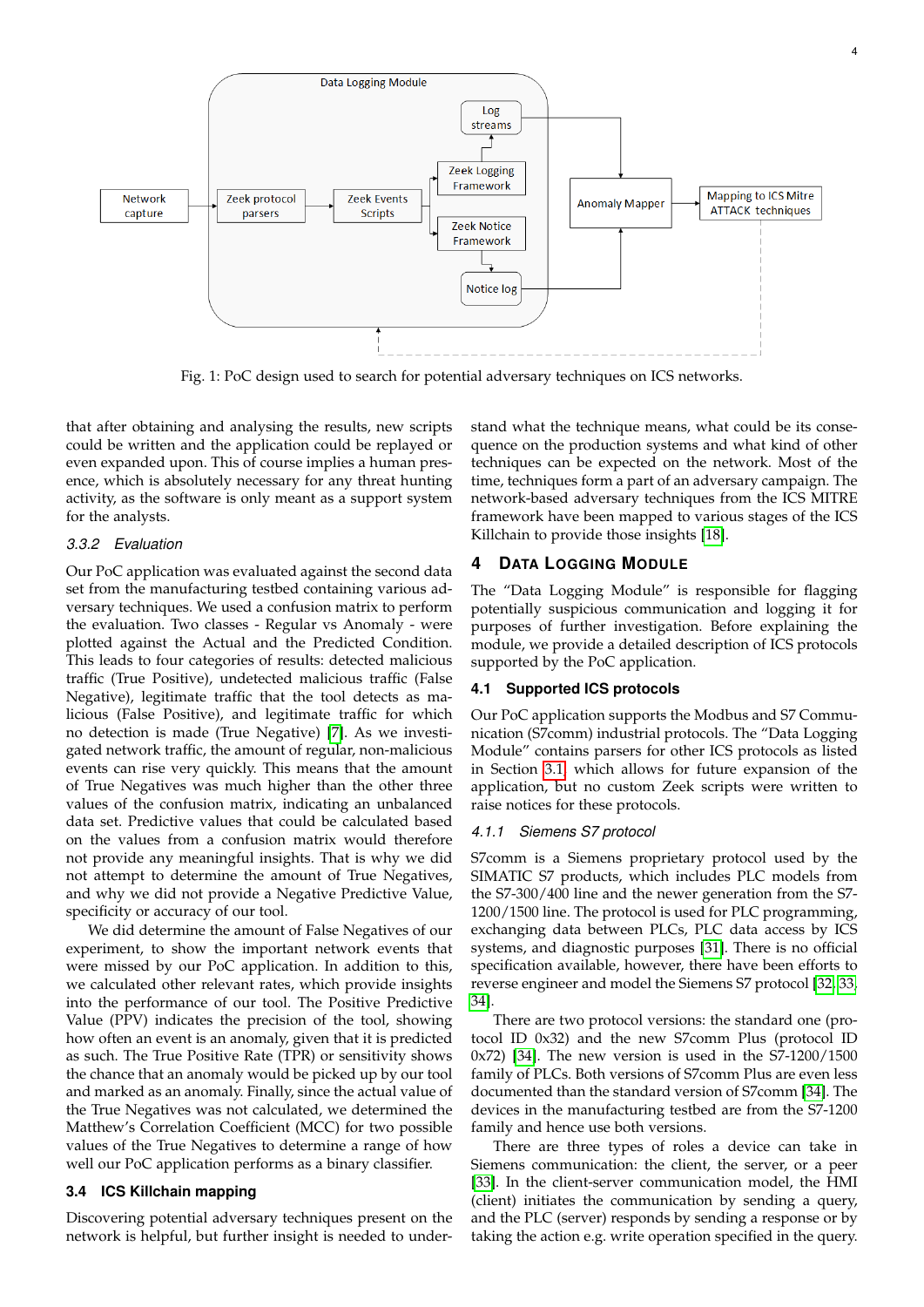In peer-to-peer communication, the devices can exchange unsolicited data once the connection is established. S7 communication to and from a specific PLC is highly periodic [\[33\]](#page-9-13). In our network setup, the client-server communication model is present.

Figure [2](#page-4-0) shows the structure of the protocol. S7comm runs on port 102/TCP, ISO-TPKT is used as a transport service (specified in RFC 1006 [\[35\]](#page-9-15)) and ISO 8073 COTP (specified in RFC 905 [\[36\]](#page-9-16)) is used as a connection-oriented transport protocol and contain the device type and addresses. S7comm is encapsulated in COTP.

<span id="page-4-0"></span>

| COTP header<br><b>TPKT Header</b><br><b>TCP Header</b><br>IP Header | S7 (Header and<br>PDU) |
|---------------------------------------------------------------------|------------------------|
|---------------------------------------------------------------------|------------------------|

Fig. 2: S7comm protocol structure.

Each S7Comm packet consists of a header, a parameter part specifying which PLC variable should be accessed, and an optional data part (can be either Read Request, Read Response, Write Request or Write Response). The header includes the Protocol ID, ROSCTR (Remote Operating Service Control), the parameter length, the data length, the function code, and the item field.

A list of common S7comm function codes is shown in Table [1.](#page-4-1) S7comm also supports the use of user data subfunctions, which allow to read out PLC CPU values, for example Read SZL (0x01). SZL stands for System Zone List, which is a memory area containing the diagnostic data and system state containing for instance the level of CPU protection [\[37\]](#page-9-17). The codes listed in Table [1](#page-4-1) are searched for and used in the rule set of the PoC application.

<span id="page-4-1"></span>

| Value | <b>Function</b> code |
|-------|----------------------|
| 0x00  | <b>CPU</b> services  |
| 0xF0  | Setup communication  |
| 0x04  | Read Variable        |
| 0x05  | Write Variable       |
| 0x1A  | Request download     |
| 0x1B  | Download block       |
| 0x1C  | Download ended       |
| 0x1D  | Start upload         |
| 0x1E  | Upload               |
| 0x1F  | End upload           |
| 0x28  | PI-Service           |
| 0x28  | PLC Control          |
| 0x29  | PLC Stop             |

Table 1: Job Request/Ack-Data function codes of S7 protocol [\[38\]](#page-9-18).

#### *4.1.2 Modbus TCP*

Modbus is a data communication protocol, used for realtime distributed control. It is royalty-free and over time has become a de facto standard protocol for ICS environments [\[39\]](#page-9-19). There are several versions of the Modbus protocol, but the devices in the manufacturing testbed use Modbus TCP. It is an application layer protocol using port 502/TCP.

Modbus employs a master-slave communication model. The master device initiates the transaction (sends queries) and slaves respond by supplying the information or performing the requested action [\[39\]](#page-9-19). Only one device can be designated as a master (usually the HMI) and the remaining devices act as slaves (e.g. PLCs). It does not have long-term session semantics [\[39\]](#page-9-19). The protocol uses separate query-response sequences, however, the connection between the master and the slave is embedded in

a single TCP connection. Depending on the PLC design, it can either accept a single TCP connection or allow for multiple concurrent connections on port 502.

The data model of Modbus is based on four primary tables:

- Discrete Input, single bit, read-only, data can be provided by the I/O system
- Coils, single bit, read-write, alterable by an application program
- Input Registers, 16-bit, read-only, data can be provided by the I/O system
- Holding Registers, 16-bit, read-write, alterable by an application program

A Modbus frame consists of the Application Data Unit (ADU), which encapsulates the Protocol Data Unit (PDU). The PDU has two fields: the payload and a function code. The payload field is limited to 252 bytes and it contains parameters that are specific to the function code used. The function code is a one-byte integer in the range of 1 to 127, but the Modbus standard specifies 19 of them [\[40\]](#page-9-20). There are three types of function codes: public, user-defined, and reserved. The public function codes are our focus because they are not implementation-specific. Table [2](#page-4-2) shows the public function codes that can be used to access data.

<span id="page-4-2"></span>

| Function name                    | <b>Function code</b> |
|----------------------------------|----------------------|
| Read Discrete Inputs             | 2                    |
| Read Coils                       | 1                    |
| <b>Write Single Coils</b>        | 5                    |
| <b>Write Multiple Coils</b>      | 15                   |
| <b>Read Input Registers</b>      | 4                    |
| <b>Read Holding Register</b>     | 3                    |
| Write Single Register            | 6                    |
| Write Multiple Holding Registers | 16                   |
| Read/Write Multiple Registers    | 23                   |
| Mask Write Register              | 22                   |
| Read FIFO queue                  | 24                   |
| Read File record                 | 20                   |
| Write File record                | 21                   |

Table 2: Modbus public function codes used for data access [\[40\]](#page-9-20).

#### **4.2 Custom Zeek event scripts**

As discussed in Section [3.1,](#page-2-1) our focus is on the 24 techniques from the ICS MITRE framework that can be detected on the network level with packet captures and/or network protocol analysis as data source. For each technique, the ICS MITRE framework provides a description and a procedure example as seen in the collected incident response reports. We took that data as our point of reference when creating a list of network activities we should monitor for in order to efficiently design our PoC and spot suspicious behaviour on the network. The full overview of tactics, techniques, and what to monitor in order to spot them is shown in Table [7](#page-11-0) in Appendix [10.](#page-10-0)

We used that information while creating custom Zeek scripts that allowed us to flag potential techniques observed on the network. As the first step in our process, they produce a large number of False Positives and they are later inserted into the "Anomaly Mapper" for further processing. The mapping between the technique and the script used to detect it, is shown in Table [12](#page-14-0) in Appendix [13.](#page-14-1) The code base is located in a Github repository [\[41\]](#page-9-21). The correct working of the scripts depends heavily on the Zeek protocol parser. All of them can be loaded simultaneously and run on a network capture to produce log files.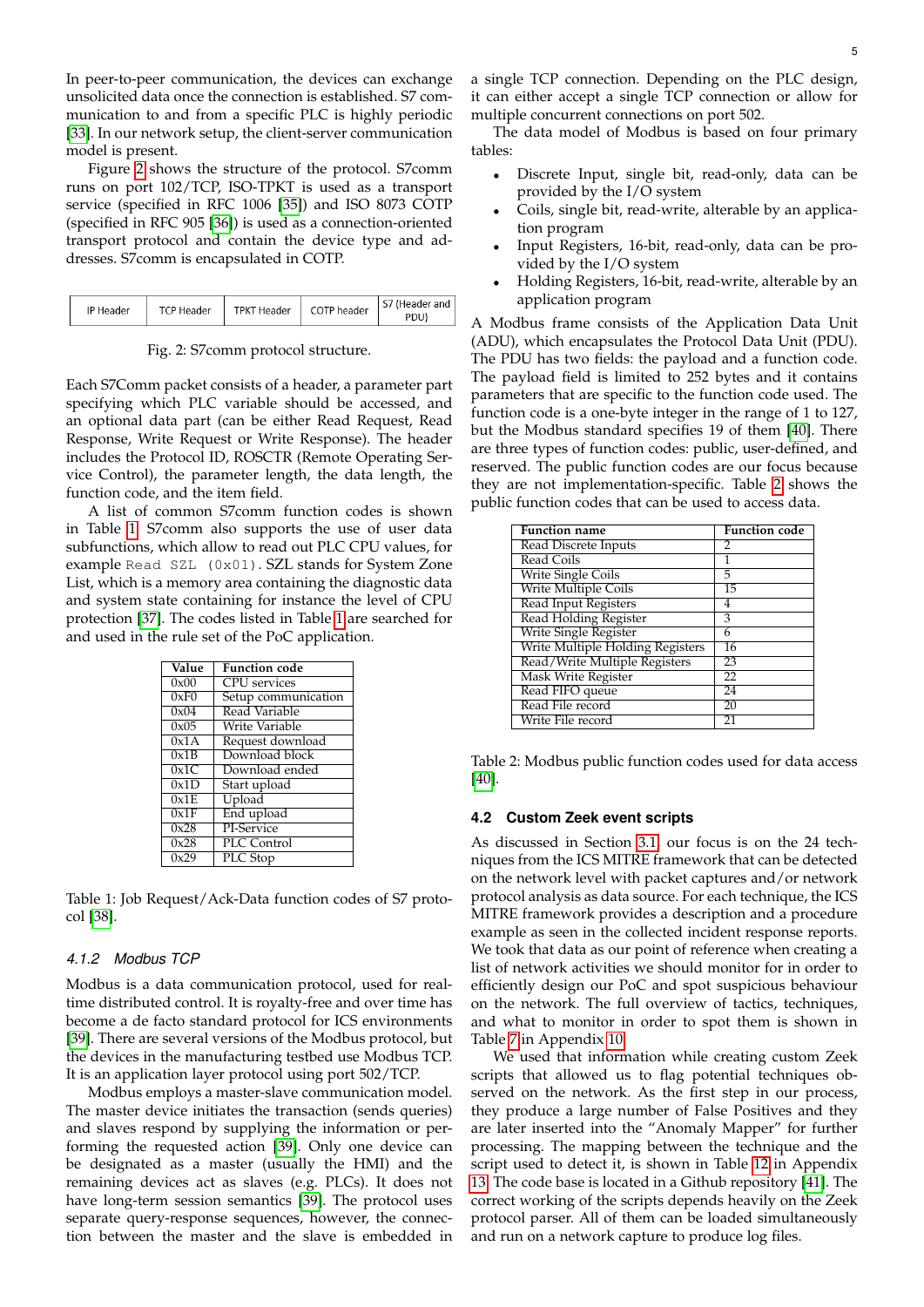All the scripts we have written are specifically tailored to ICS environments and they can be roughly divided into two categories: ICS protocol related and other scripts. The ICS protocol related scripts are: modbus\_logging.zeek, s7comm\_cotp\_logging.zeek and http\_user\_agent.zeek. The choice to log the HTTP user agent might not seem obvious, however, the PhoenixContact devices use the user agent MicroBrowser from SpiderControl, which is a web HMI solution. Phoenix HMI sends HTTP GET/POST requests to the PLC to read/write to the device using the MicroBrowser user agent and therefore it is important to register this communication. To understand the data exchange we also use http\_post\_body.zeek, which allows us to capture the data sent over HTTP POST requests.

We analyzed the baseline traffic of Modbus, S7comm, and HTTP requests from PhoenixContact devices to understand the communication patterns and we leveraged the fact that ICS is a static environment by embedding whitelist rules in the scripts to flag only unknown communication. As a result, when running the aforementioned scripts on a network capture, all communication using either Modbus, S7comm is sent to the notice.log file. Additionally, any HTTP requests using the MicroBrowser user agent, that do not originate or go to one of the listed IP addresses is logged in notice.log as well. Each entry includes the GMT timestamp, the UID, source and destination IP address, source and destination port, protocol used, notice message and action to be taken.

The other scripts do not have whitelists built in. The arp\_spoofing.zeek script logs the ARP traffic and while doing so, builds an internal ARP cache, which is then used to determine when MAC/IP associations change. It intends to evaluate whether a MiTM attack is happening. The goal of common\_ports.zeek is to register the use of common ports, as listed in ICS MITRE ATT&CK as the ones often used by adversaries. The ftp\_portable\_executable.zeek attempts to establish whether there are any executable files sent over the network. This is done by creating hooks for FTP Request, FTP Reply and for the type of file transferred. Furthermore, we log successful and failed attempts to establish RDP, SSH, VNC, and Telnet communication. All of these protocols are used actively in industrial environments and could be a means to get access to, as well as control industrial equipment such as a PLC. Moreover, for VNC we also log the client version, which allows determination of which version is used. The smb\_logging.zeek script logs SMBv1 and SMBv2 commands sent over the network. As stated in the ICS MITRE framework, SMB is often used as a platform to spread malware or perform lateral movements. The purpose of the tcp\_scan\_detection.zeek script is to detect potential network scanning activities, which could indicate the presence of an adversary. Since ICS environments are very static and the equipment is fragile, a site engineer would never issue scanning of the industrial network.

#### <span id="page-5-0"></span>**5 ANOMALY MAPPER**

The next step in our PoC is the "Anomaly Mapper", which applies a set of rules to the logs extracted with the "Data Logging Module" to further eliminate False Positives. The output is a list of techniques, which were spotted in the network capture. The code base with detailed comments explaining the thought process can be found on Github [\[41\]](#page-9-21).

Figure [3](#page-15-0) in Appendix [14](#page-15-1) contains a flowchart of the steps taken by the application during its operation.

For the industrial protocols, we created a one-to-many mapping between the S7comm and Modbus function codes and the techniques from the ICS MITRE ATT&CK framework. They are shown in Table [13](#page-16-0) and Table [14](#page-16-1) of Appendix [15](#page-16-2) respectively. Based on the function code seen in the logs, the program can determine which technique is used. S7comm functions correspond to eight various techniques from the framework, whereas the Modbus function codes map to two. The CPU services and Setup Communication functions from the S7comm protocol are not mapped to any of the techniques. This is due to the lack of publicly available information about the exact working of the CPU services command. Additionally, there are other subfunctions such as Read SZL, which are used to read out the CPU values. Setup Communication only indicates the start of the communication between two hosts and hence does not correspond to any of the techniques.

The HTTP POST parameters used by the Phoenix-Contact devices to communicate via MicroBrowser are not publicly disclosed. The request that we observed in the baseline traffic of the manufacturing environment is uri:/cgi-bin/ILRReadValues.exe, which retrieves the model and the function of the device, as well as the process parameters. We have thus mapped those requests to the "Role identification" and "Point & tag identification" techniques.

For filtering out False Positives in RDP, VNC, SSH, and Telnet communication, we have applied two rules: outof-working hours and failure/success ratio of the login attempts. The first one specifies that all the traffic using the aforementioned protocols should be flagged if it happens outside of 7-19 business working hours. The failure/success ratio is set to flag if at least 3 failed attempts are seen before a successful login. The flagged events are mapped to the Command-Line Interface technique.

For FTP traffic, we log connections containing default credentials and/or executable files. These are mapped to the Default credentials technique and three others: System firmware, Module firmware, and Remote file copy. We also flag any other executable files shared on the network. In addition to this, the use of common ports is filtered by a rule triggering on a mismatch in protocols, e.g. if HTTP traffic is sent over a different port than 80 or 8080. Creating correct rules for the SMB protocol is a field of research on its own, but as specified in the ICS MITRE we only look at the Remote file copy [\[42\]](#page-9-22). The SMB connection is flagged if we see the following write options: File Write, Pipe Write, and Print Write [\[43\]](#page-9-23).

The rule for the DNS tunneling is based on the SANS research conducted by Farnham and Atlasis [\[44\]](#page-9-24). If the length of the query is larger than 52, the Shannon entropy is higher than 4.0 and we spot at least 16 queries within 30 seconds, then we mark the communication as DNS tunneling,which is classified by the ICS MITRE framework under the "Connection Proxy" technique. Lastly, all ARP spoofing attempts flagged by the corresponding Zeek event script are marked by the application as a MiTM adversary technique.

The output from the "Anomaly Mapper" is a reduced list of adversary techniques on the network. They include the technique used, the tactic, the timestamp and the source and destination IP address (for network scanning only the source IP address). Some events correspond to more than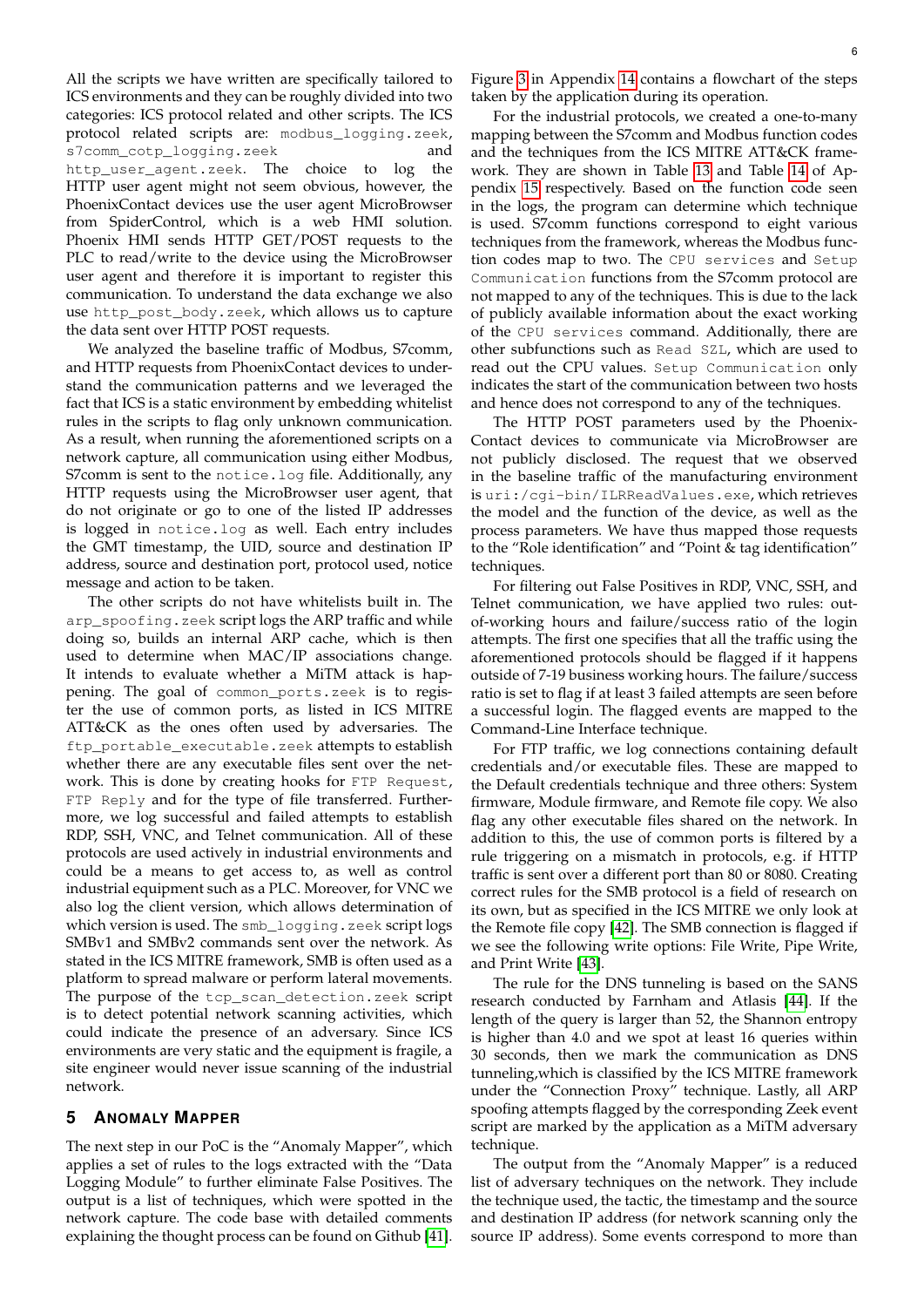one technique, which means that for the same event we have several entries with the same timestamp. These were put in a group of techniques and considered as one entry.

#### <span id="page-6-0"></span>**6 RESULTS**

#### **6.1 PoC detection performance**

To verify the detection performance of our PoC, we evaluated it against the data sets from the manufacturing environment. When simulating the adversary techniques, the launch of WannaCry did not result in the generation of any network traffic.

When evaluating the PoC against the data set containing the attacks, we obtained 160 distinct alerts about techniques used. Those techniques covered 10 out of 12 adversary techniques that were used on the manufacturing testbed. The PoC did not detect the start/stop PLC attempt nor the WannaCry attack. To assess the detection performance of our PoC, we created a confusion matrix, as shown in Table [3.](#page-6-2)

<span id="page-6-2"></span>

|           |         |                  | Actual  |         |
|-----------|---------|------------------|---------|---------|
|           |         | Total population | Anomaly | Regular |
| Predicted | Anomaly | 120              | 40      |         |
|           |         | Regular          |         | N/A     |

Table 3: Confusion matrix detailing the anomalies predicted by our PoC and the actual anomalies.

The matrix shows that the PoC produced a total amount of 160 alerts (adversary techniques). From this number, 120 were correctly detected as an anomaly (adversary technique used on the network). These are our True Positives. There were 40 False Positives in our output and 7 packets were not detected by the tool (False Negative). Based on the values from the confusion matrix, we calculated the Positive Predictive Value and True Positive Rate shown in Table [4.](#page-6-3) The PPV has a value of 0.750, whereas the TPR is 0.945. Due to the fact that our dataset is unbalanced and due to the effort required to calculate the amount of True Negatives, we determined the range of the MCC value. The MCC value was first calculated by assuming the amount of True Negatives is equal to the amount of True Positives, which would result in an MCC of 0.695; secondly when assuming the amount of True Negatives is equal to the amount of packets in the network capture (2,841,495), which would result in an MCC of 0.842.

<span id="page-6-3"></span>

| Rates                                  | Value                       |
|----------------------------------------|-----------------------------|
| Positive Predictive Value (PPV)        | 0.750                       |
| True Positive Rate (TPR)               | 0.945                       |
| Matthews Correlation Coefficient (MCC) | $0.695 \leq MCC \leq 0.842$ |

Table 4: The values of the selected rates calculated from the confusion matrix.

#### **6.2 Mapping techniques to ICS Killchain**

This section provides an analysis on how the networkbased techniques from ICS Mitre correspond to the ICS Killchain as explained in Section [2.](#page-1-1) Table [15](#page-17-0) in Appendix [16](#page-17-1) provides the full overview.

The Exploit of the public facing applications technique belongs to Stage 1: Cyber Intrusion Phase (Delivery), which has the goal of obtaining initial access to the internal network. Once on the network, an adversary attempts to establish command and control capabilities which belong to Stage 1: Management & Enablement (C2). The following

three techniques can be mapped to this phase: Standard application layer protocol, Commonly used ports and Connection proxy.

Stage 1: Sustainment, entrenchment, development & execution (Act) encompasses a variety of techniques with the goal of collecting information, gaining persistence and performing lateral movements. These are: Control device identification, Network service scanning, Detecting operating mode, Detecting operating state, Point & tag identification, Role identification, Program upload, Default credentials, Remote file copy, Module & System firmware and MiTM.

In Stage 2 of the ICS Killchain, the attacker uses the knowledge obtained in Stage 1 to launch a targeted attack. Command line interface, Execution through API and Program download techniques are part of the Stage 2: ICS Attack (Deliver and Install/Modify) phase.

The techniques from ICS Mitre that correspond to Stage 2: Execute ICS Attack are Rogue Master Device, Spoof reporting messages, Utilize/change operating mode and Changing the program state. They all could result in actual damage to the industrial equipment.

#### <span id="page-6-1"></span>**7 DISCUSSION**

#### **7.1 Analysis of the results**

The number of techniques logged in our PoC application's output is 160 and is therefore higher than the amount of techniques we performed. This is because carrying out an adversary technique generates multiple packets on the network, which get logged as separate entries in the output.

Our results show that the TPR of our PoC application is 0.945, having only seven False Negatives out of 127 actual anomalies. This indicates that the application performs well at marking actual anomalies as anomalies, and misses only a small fraction of the adversary techniques we simulated on the network. Furthermore, the results show a PPV of 0.750, which indicates that the 25 percent of the events marked as anomalies by our PoC are not actually anomalies. This shows that the PoC application can still benefit with further tuning to reduce the amount of False Positives, as such an amount creates extra work for human analysts.

The two possible values calculated for the MCC were 0.695, assuming the amount of True Negatives was equal to the amount of True Positives, and 0.842 when assuming the amount of True Negatives was equal to the amount of packets in the network capture. Given that the amount of anomalous events in the network capture is very low compared to the amount of packets, it is unlikely that the amount of non-anomalous events is equal to the amount of anomalous events, as this would constitute a total of about 300 events in about 3 million packets. It is therefore more likely that the true value of the MCC is higher than the lower bound of the calculated range. This would mean that the MCC for our PoC application is at least higher than 0.7, which indicates a strong positive relationship between the predicted values of our PoC and the actual values in the data set. The calculated values of the TPR and MCC show that our PoC application is a good starting point as a binary classifier to detect anomalous network events in our manufacturing testbed, but the amount of False Positives should be lowered.

Out of the 160 detected techniques, 120 were marked as techniques we carried out and 40 were falsely categorized as attacker techniques. These False Positives can be explained as follows. First of all, on the network we used for capturing our packets, a script was running that created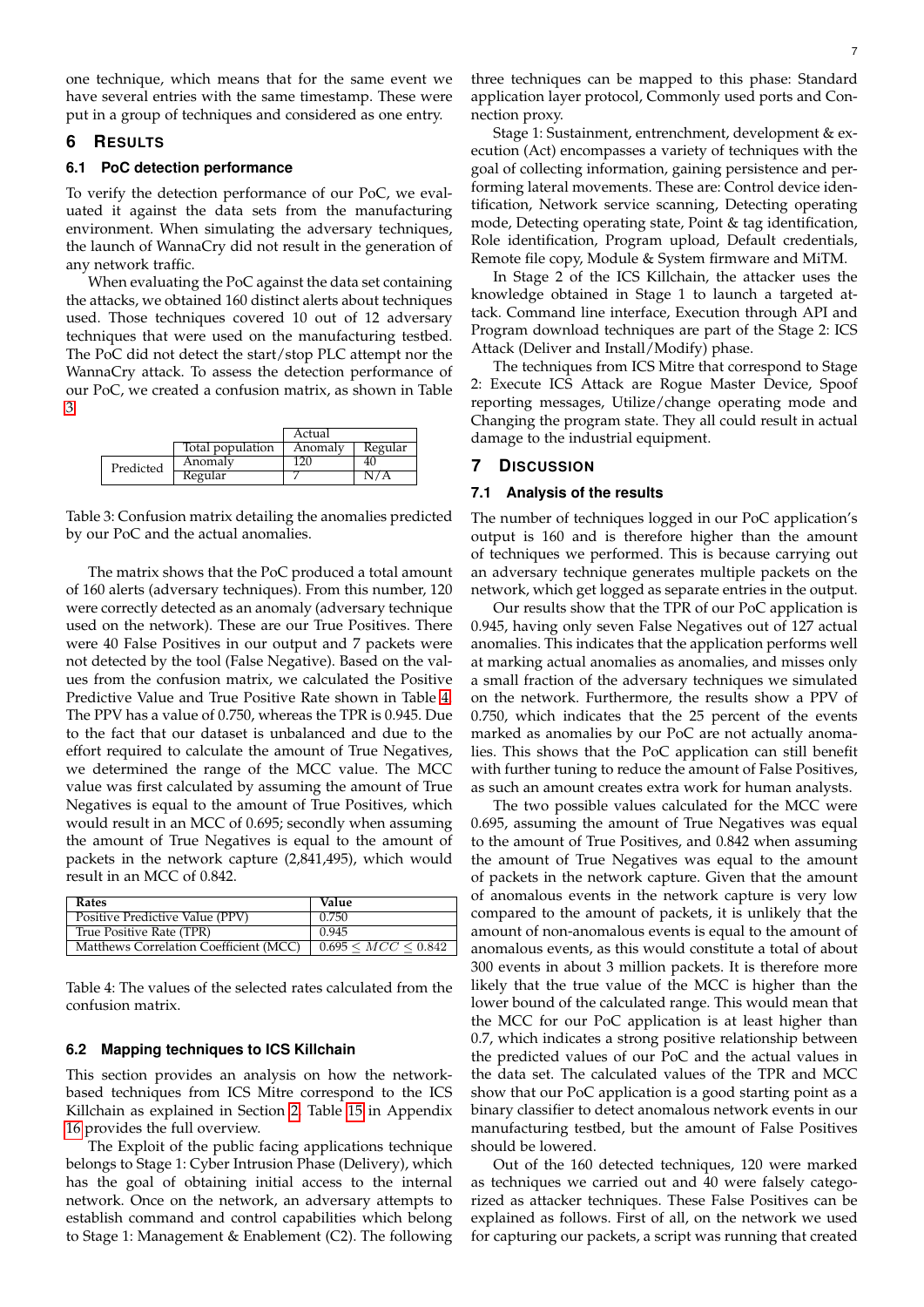an SSH connection every minute. For SSH connections, we created the rule that any connection set up outside of office hours (Monday - Friday, 7AM - 7PM) would be marked as a technique. As the script was running while we performed our attacks, the application detected those SSH connections as well. This resulted in 25 of the False Positives.

Furthermore, 14 False Positives were caused by the ARP spoofing detection script we used for Zeek. The script keeps track of ARP requests and replies that have been sent in the packet capture and marks any unsolicited ARP replies sent over the network as anomalous. The amount of truly anomalous ARP replies was six, so this approach warrants further tuning. Additionally, one False Positive was generated by the use of HTTPS over port 80. Our PoC marks any mismatch of protocols over a commonly used port as anomalous, and while the use of HTTPS over port 80 is unconventional, it does not match with any of the attacks we performed on the network.

The stop/start CPU PLC command was not detected by our PoC, even though the commands for altering the PLC outputs and memory were detected. These three attacks were issued using the same script created by the researchers from the IC4 research group against the Siemens S7-1200 PLC [\[21\]](#page-9-1). This family of Siemens PLCs supports both the standard and new S7comm protocol version. After in-depth analysis of the attack script, we noticed that in order to modify the program state, a function code Write variable is used. This function code is sent as part of the S7comm PDU, which in turn is encapsulated in a COTP packet. The stop/start CPU command, on the other hand, is issued using the new S7comm protocol version. Neither Wireshark nor the Zeek S7comm and COTP protocol parsers are able to parse the newer S7comm protocol. As a consequence, our application is also not able to extract the function codes and map it to any corresponding ICS MITRE ATT&CK techniques. This is an excellent example of how complex ICS protocols can be and that the protocol support of our PoC should be enhanced in the future.

Secondly, our PoC could not detect the WannaCry attack we carried out. When performing the attack, the malware did not generate any of the network packets that are expected to be seen with WannaCry. Therefore, both the Zeek parsers and the "Anomaly Mapper" could not pick up any events, because there were none to be seen.

When mapping the events that the PoC detected in the network captures to the ICS MITRE framework, we noticed that the Collection tactic appeared more frequently than the other ICS MITRE tactics. This can be explained by the scripts we used to simulate the attacks. Before making changes to a PLC, such as altering the program state, the scripts perform a read on the PLC to collect I/O values. We furthermore found that basing mapping rules on specific ICS protocol commands makes distinguishing between attacking techniques and adversary goals fairly easy, which provides extra insight based on the protocol command used. Also, as the ICS MITRE techniques are not sequential, the mapping to the ICS Killchain helps with the determination at what stage an attacker is in their campaign.

#### **7.2 Limitations**

Our research methodology is based on the techniques specified by the ICS MITRE ATT&CK framework. It is important to point out that those techniques are in turn based on documented public incident response reports detailing attacks against industrial systems. The framework does not contain

data from incidents that either have not been discovered (due to lack of monitoring and/or security controls), or if discovered have never been publicly disclosed. For instance, the energy sector is more mature in terms of security controls, which also leads to incidents being detected faster than in other industrial sectors. This introduces a bias in the framework and thus in our approach because we only search for known techniques.

It is also important to reflect on the possibility that there could be two or more different attackers in the industrial environment at the same time. The approach we took allows to determine techniques being used on the environment and can attribute them to the tactics from the ICS MITRE framework, but we do not decide whether the techniques are part of one adversary campaign or more. This would require more advanced means of analyzing the network, e.g. the use of forensics, host-based event analysis, or even malware reverse engineering. One of the challenges of our research was obtaining the right data set. Because the data sets from actual ICS adversary campaigns are not publicly available, we had to simulate the techniques in a controlled environment. One of the drawbacks of this approach is the timing of the attacks performed. APT campaigns could span over days or even months, during which various techniques are performed. Since the attack simulation was performed in a shorter time span, the time between the techniques could not be taken into consideration while developing the detection rules. On the other hand, even though an APT could spend months preparing and gathering the information, certain actions like the PLC code download will be a one-time event.

Our PoC was built to discover 24 techniques from the ICS MITRE ATT&CK framework. In our simulation, however, we were able to cover only a subset of those. Our intention was to cover at least one technique from each tactic except the initial access, as this often happens via the IT segment. The attacks we performed are just examples of the type of attacks that could happen on the network and be classified in a certain category of techniques.

We should also reflect upon the vast landscape of ICS protocols and its variations. There are three steps required to support a new protocol in our PoC. First is writing the Zeek protocol parser, then creating a Zeek event script to flag certain events, and lastly inserting the logic into the "Anomaly Mapper" to filter out False Positives. For Modbus and S7comm we have accomplished all of those steps. For ProfiNET we have completed the first two steps. It should be noted that even if a protocol parser is available, that does not mean that it is able to parse the specific variation of the protocol present in the environment, as we could see with the S7comm Plus.

Despite the fact that we attempted to make the PoC as adaptive to various manufacturing environments as possible, there are certain things that need to be taken into consideration before deploying it in production. One of them is establishing a baseline of static, allowed communication between HMIs and PLCs. Another aspect is verifying which protocols are in use in the environment. The same applies to the configuration of the working hours, which could differ from the manufacturing testbed. This could require additional time spent on understanding the environment and adjusting the application.

#### <span id="page-7-0"></span>**8 CONCLUSION**

In order to answer our main research question, we first need to elaborate on the sub-questions. The first one is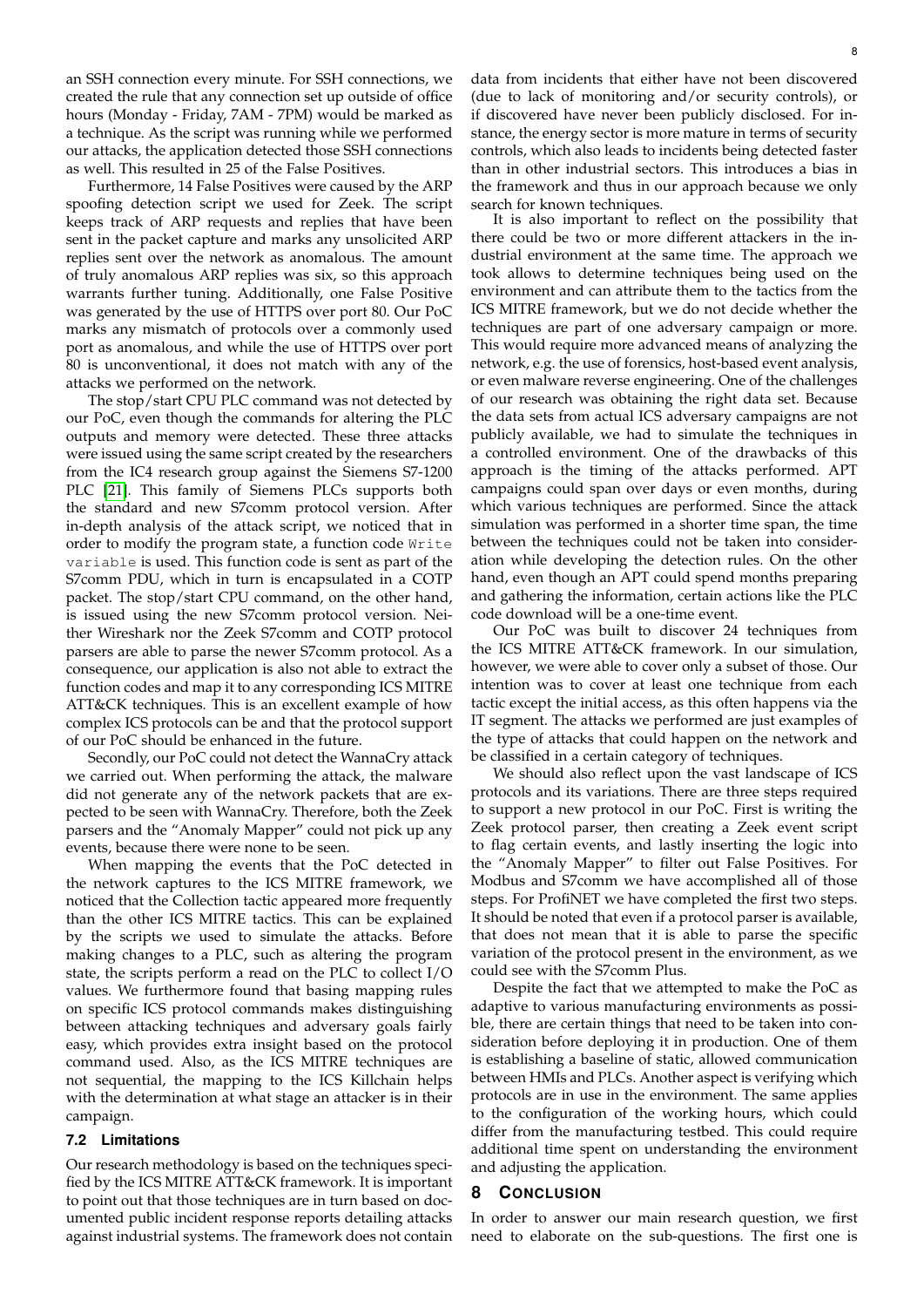focused on the attack techniques used by the APT groups. In our research we took the ICS MITRE ATT&CK framework as the reference and selected the techniques that can be discovered by means of network captures or network protocol analysis. Based on the recommendations from the literature, we have also focused on discovering those techniques that allow detection of an attacker's presence before they are able to reach the stage where damage can be inflicted on the industrial systems.

The second sub-question was about finding and improving existing monitoring solutions to accommodate for the detection of the APT techniques. Based on the results from the literature review, we have decided to use the Zeek platform, which allows for customization due to its scripting language. We built upon Zeek by writing event scripts tailored to ICS networks, to trigger on suspicious events. We then created our own parser engine, the "Anomaly Mapper", in order to further analyze anomalies, to rule out False Positives and to map them to the adversary techniques from the ICS MITRE. Our results show that the PoC application performed well as a binary classifier with a Matthews Correlation Coefficient range between 0.7 and 0.85 and a True Positive Rate nearing 0.95. On the other hand, the False Positive Rate should be improved to lessen the amount of required manual verification of the output.

The last sub-question was about mapping the ICS MITRE techniques to various stages of the ICS Killchain. We have provided an in-depth analysis of the correlation between the network-based events from the ICS MITRE framework to the ICS Killchain adversary campaign stages, which puts the techniques used by adversaries in perspective.

To answer our main question "How can network analysis be used to discover the potential presence of Advanced Persistent Threats (APT) in Industrial Control Systems (ICS)?", we can conclude that it is possible to improve upon open source tools to detect anomalies in ICS networks and flag them as potential adversary techniques. Further development of the PoC application is required to improve its detection performance and support more ICS protocols.

Our approach allows defenders to deploy the tool in their industrial networks, start gaining more visibility into the network events and begin with threat hunting activities.

### <span id="page-8-5"></span>**9 FUTURE WORK**

As part of future work, further enhancements of the PoC are necessary. New protocol parsers should be written to accommodate the wide variety of different ICS protocols in use. For instance, S7comm Plus, EtherCAT and ProfiNET should be supported. The rules of the PoC should also be expanded and improved upon to decrease the amount of False Positives, by fine tuning detection rules. Furthermore, the PoC should be evaluated against different industrial environments. Support for host-based events should be added in order to cover all techniques from the ICS MITRE ATT&CK framework.

#### **REFERENCES**

<span id="page-8-0"></span>[1] Andy Greenberg. *The Story of Sandworm, the Kremlin's Most Dangerous Hackers*. URL: [https://www.wired.](https://www.wired.com/story/sandworm-kremlin-most-dangerous-hackers/) [com / story / sandworm - kremlin - most - dangerous](https://www.wired.com/story/sandworm-kremlin-most-dangerous-hackers/)  [hackers/.](https://www.wired.com/story/sandworm-kremlin-most-dangerous-hackers/) (accessed: 02.06.2020).

- <span id="page-8-1"></span>[2] Dragos. *2019 Year in Review, Lessons learnt from the front line of ICS cybersecurity*. URL: [https :](https://www.dragos.com/wp-content/uploads/Lessons_Learned_from_the_Front_Lines_of_ICS_Cybersecurity.pdf?hsCtaTracking=ea40a828-084b-4ee9-a0fc-0908864d3f8e%5C%7C4eafb14d-2e38-44e0-9e6d-08c2aea4a480) [/ / www . dragos . com / wp - content /](https://www.dragos.com/wp-content/uploads/Lessons_Learned_from_the_Front_Lines_of_ICS_Cybersecurity.pdf?hsCtaTracking=ea40a828-084b-4ee9-a0fc-0908864d3f8e%5C%7C4eafb14d-2e38-44e0-9e6d-08c2aea4a480) [uploads / Lessons](https://www.dragos.com/wp-content/uploads/Lessons_Learned_from_the_Front_Lines_of_ICS_Cybersecurity.pdf?hsCtaTracking=ea40a828-084b-4ee9-a0fc-0908864d3f8e%5C%7C4eafb14d-2e38-44e0-9e6d-08c2aea4a480) Learned from the Front Lines of ICS [Cybersecurity.pdf?hsCtaTracking=ea40a828-](https://www.dragos.com/wp-content/uploads/Lessons_Learned_from_the_Front_Lines_of_ICS_Cybersecurity.pdf?hsCtaTracking=ea40a828-084b-4ee9-a0fc-0908864d3f8e%5C%7C4eafb14d-2e38-44e0-9e6d-08c2aea4a480) [084b - 4ee9 - a0fc - 0908864d3f8e % 5C % 7C4eafb14d -](https://www.dragos.com/wp-content/uploads/Lessons_Learned_from_the_Front_Lines_of_ICS_Cybersecurity.pdf?hsCtaTracking=ea40a828-084b-4ee9-a0fc-0908864d3f8e%5C%7C4eafb14d-2e38-44e0-9e6d-08c2aea4a480) [2e38-44e0-9e6d-08c2aea4a480.](https://www.dragos.com/wp-content/uploads/Lessons_Learned_from_the_Front_Lines_of_ICS_Cybersecurity.pdf?hsCtaTracking=ea40a828-084b-4ee9-a0fc-0908864d3f8e%5C%7C4eafb14d-2e38-44e0-9e6d-08c2aea4a480) (accessed: 05.06.2020).
- <span id="page-8-2"></span>[3] *Purdue Enterprise Reference Architecture*. URL: [https :](https://en.wikipedia.org/wiki/Purdue_Enterprise_Reference_Architecture) [/ / en . wikipedia . org / wiki / Purdue](https://en.wikipedia.org/wiki/Purdue_Enterprise_Reference_Architecture)\_Enterprise\_ Reference [Architecture.](https://en.wikipedia.org/wiki/Purdue_Enterprise_Reference_Architecture) (accessed: 01.06.2020).
- <span id="page-8-3"></span>[4] Rob T. Lee Robert M. Lee. *SANS 2018 Threat Hunting Survey Results*. URL: [https://www.sans.org/media/](https://www.sans.org/media/analyst-program/Multi-Sponsor-Survey-2018-Threat-Hunting-Survey.pdf) [analyst - program / Multi - Sponsor - Survey - 2018 -](https://www.sans.org/media/analyst-program/Multi-Sponsor-Survey-2018-Threat-Hunting-Survey.pdf) [Threat-Hunting-Survey.pdf.](https://www.sans.org/media/analyst-program/Multi-Sponsor-Survey-2018-Threat-Hunting-Survey.pdf) (accessed: 02.06.2020).
- <span id="page-8-4"></span>[5] Yuri Diogenes and Erdal Ozkaya. *Cybersecurity - Attack and Defense Strategies: Infrastructure security with Red Team and Blue Team tactics*. Packt Publishing Ltd, 2018.
- <span id="page-8-6"></span>[6] Robert Mitchell and Ing-Ray Chen. "A survey of intrusion detection techniques for cyber-physical systems." In: *ACM Comput. Surv* 46 (2014), pp. 2–30.
- <span id="page-8-7"></span>[7] Syed Ali Raza Shah and Biju Issac. "Performance comparison of intrusion detection systems and application of machine learning to Snort system". In: *Future Generation Computer Systems* 80 (2018), pp. 157– 170.
- <span id="page-8-8"></span>[8] Vilhelm Gustavsson. *Machine Learning for a Networkbased Intrusion Detection System: An application using Zeek and the CICIDS2017 dataset*. 2019.
- <span id="page-8-9"></span>[9] Panagiotis Drakos. "Implement a security policy and identify Advance persistent threats (APT) with ZEEK anomaly detection mechanism". In: (2020).
- <span id="page-8-10"></span>[10] Jeyasingam Nivethan and Mauricio Papa. "Dynamic rule generation for SCADA intrusion detection". In: *2016 IEEE Symposium on Technologies for Homeland Security (HST)*. IEEE. 2016, pp. 1–5.
- <span id="page-8-11"></span>[11] Hui Lin et al. "Adapting Bro into SCADA: building a specification-based intrusion detection system for the DNP3 protocol". In: Jan. 2013.
- <span id="page-8-12"></span>[12] Robert Udd et al. "Exploiting bro for intrusion detection in a SCADA system". In: *Proceedings of the 2nd ACM International Workshop on Cyber-Physical System Security*. 2016, pp. 44–51.
- <span id="page-8-13"></span>[13] The MITRE Corporation. *ATT&CK Matrix for Enterprise*. URL: [https : / / attack . mitre . org/.](https://attack.mitre.org/) (accessed: 31.05.2020).
- <span id="page-8-14"></span>[14] The MITRE Corporation. *ATT&CK® for Industrial Control Systems*. URL: [https : / / collaborate . mitre .](https://collaborate.mitre.org/attackics/index.php/Main_Page) [org / attackics / index . php / Main](https://collaborate.mitre.org/attackics/index.php/Main_Page) Page. (accessed: 31.05.2020).
- <span id="page-8-15"></span>[15] Jacob Steele Otis Alexander MIsha Belisle. *MITRE ATT&CK® for Industrial Control Systems: Design and Philosophy*. Tech. rep. 2020.
- <span id="page-8-16"></span>[16] David Szili. *SANS Building and Maturing YourThreat Hunting Program*. URL: [https : / / www . sans . org /](https://www.sans.org/media/analyst-program/building-maturing-threat-hunting-program-39025.pdf) [media/analyst-program/building-maturing- threat](https://www.sans.org/media/analyst-program/building-maturing-threat-hunting-program-39025.pdf)[hunting-program-39025.pdf.](https://www.sans.org/media/analyst-program/building-maturing-threat-hunting-program-39025.pdf) (accessed: 01.07.2020).
- <span id="page-8-17"></span>[17] Kevin E Hemsley, E Fisher et al. *History of industrial control system cyber incidents*. Tech. rep. Idaho National Lab.(INL), Idaho Falls, ID (United States), 2018.
- <span id="page-8-18"></span>[18] Michael J Assante and Robert M Lee. "The industrial control system cyber kill chain". In: *SANS Institute InfoSec Reading Room* 1 (2015).
- <span id="page-8-19"></span>[19] Eric M Hutchins, Michael J Cloppert and Rohan M Amin. "Intelligence-driven computer network de-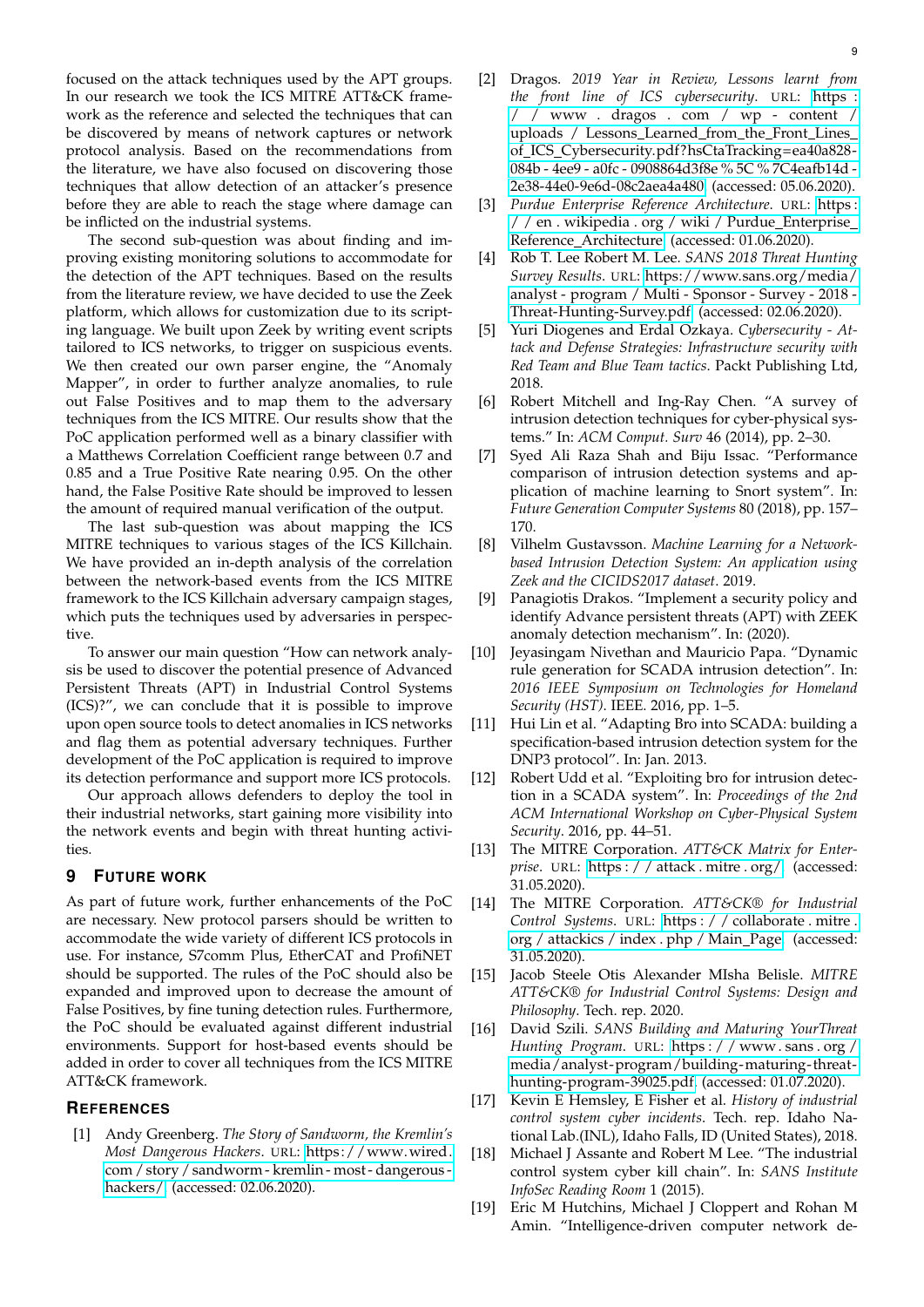fense informed by analysis of adversary campaigns and intrusion kill chains". In: *Leading Issues in Information Warfare & Security Research* 1.1 (2011), p. 80.

- <span id="page-9-0"></span>[20] *Industrial Control & Communication Competence Center*. URL: https : / / www.ic4.be / ?lang = en. (accessed: 06.06.2020).
- <span id="page-9-1"></span>[21] Tijl Deneut. *ICSSecurityScripts*. URL: [https : / /](https://github.com/tijldeneut/ICSSecurityScripts) [github.com/tijldeneut/ICSSecurityScripts.](https://github.com/tijldeneut/ICSSecurityScripts) (accessed: 06.06.2020).
- <span id="page-9-2"></span>[22] Zeek. *Protocol Analyzers*. URL: [https://docs.zeek.org/](https://docs.zeek.org/en/current/script-reference/proto-analyzers.html) [en/current/script- reference/proto- analyzers.html.](https://docs.zeek.org/en/current/script-reference/proto-analyzers.html) (accessed: 22.06.2020).
- <span id="page-9-3"></span>[23] Zeek. *Zeek Package Manager*. URL: [https://docs.zeek.](https://docs.zeek.org/projects/package-manager/en/stable/index.html) [org/projects/package - manager/en/stable/index.](https://docs.zeek.org/projects/package-manager/en/stable/index.html) [html.](https://docs.zeek.org/projects/package-manager/en/stable/index.html)
- <span id="page-9-4"></span>[24] Zeek. *Zeek packages*. URL: [https : / / zeek . org /](https://zeek.org/packages/) [packages/.](https://zeek.org/packages/) (accessed: 22.06.2020).
- <span id="page-9-5"></span>[25] Spicy. *Spicy — Generating Parsers for Protocols & Files*. URL: [https : / / docs . zeek . org / projects / spicy / en /](https://docs.zeek.org/projects/spicy/en/latest/) [latest/.](https://docs.zeek.org/projects/spicy/en/latest/)
- <span id="page-9-6"></span>[26] Zeek. *Zeek Script Index*. URL: [https://docs.zeek.org/](https://docs.zeek.org/en/current/script-reference/scripts.html) [en/current/script-reference/scripts.html.](https://docs.zeek.org/en/current/script-reference/scripts.html)
- <span id="page-9-7"></span>[27] Wireshark Wikipedia. *Sample Captures*. URL: [https://](https://wiki.wireshark.org/SampleCaptures) [wiki.wireshark.org/SampleCaptures.](https://wiki.wireshark.org/SampleCaptures)
- <span id="page-9-8"></span>[28] Netresec. *Publicly available PCAP files*. URL: [https://](https://www.netresec.com/?page=PcapFiles) [www.netresec.com/?page=PcapFiles.](https://www.netresec.com/?page=PcapFiles)
- <span id="page-9-9"></span>[29] malware-traffic-analysis.net. *PCAPS for tutorial on exporting objects*. URL: [https://www.malware - traffic](https://www.malware-traffic-analysis.net/training/exporting-objects.html)  [analysis.net/training/exporting-objects.html.](https://www.malware-traffic-analysis.net/training/exporting-objects.html)
- <span id="page-9-10"></span>[30] PCAPAnalysis.com. *Pcap analysis*. URL: [https : / /](https://www.pcapanalysis.com/) [www.pcapanalysis.com/.](https://www.pcapanalysis.com/)
- <span id="page-9-11"></span>[31] Gilbert Peterson and Sujeet Shenoi. *Advances in Digital Forensics XIV: 14th IFIP WG 11.9 International Conference, New Delhi, India, January 3-5, 2018, Revised Selected Papers*. Vol. 532. Springer, 2018.
- <span id="page-9-12"></span>[32] Thomas Wiens. *S7comm Wireshark dissector*. URL: [https : / / sourceforge . net / projects /](https://sourceforge.net/projects/s7commwireshark/) [s7commwireshark/.](https://sourceforge.net/projects/s7commwireshark/)
- <span id="page-9-13"></span>[33] Amit Kleinman and Avishai Wool. "Accurate modeling of the siemens s7 scada protocol for intrusion detection and digital forensics". In: *The Journal of Digital Forensics, Security and Law: JDFSL* 9.2 (2014), p. 37.
- <span id="page-9-14"></span>[34] Ma Liang Cheng Lei Li Donghong. *The spear to break the security wall of S7CommPlus*. URL: [https://www.](https://www.blackhat.com/docs/eu-17/materials/eu-17-Lei-The-Spear-To-Break%5C%20-The-Security-Wall-Of-S7CommPlus-wp.pdf) [blackhat. com/docs/ eu - 17/materials/ eu - 17 - Lei -](https://www.blackhat.com/docs/eu-17/materials/eu-17-Lei-The-Spear-To-Break%5C%20-The-Security-Wall-Of-S7CommPlus-wp.pdf) [The-Spear-To-Break%5C%20-The-Security-Wall-Of-](https://www.blackhat.com/docs/eu-17/materials/eu-17-Lei-The-Spear-To-Break%5C%20-The-Security-Wall-Of-S7CommPlus-wp.pdf)[S7CommPlus-wp.pdf.](https://www.blackhat.com/docs/eu-17/materials/eu-17-Lei-The-Spear-To-Break%5C%20-The-Security-Wall-Of-S7CommPlus-wp.pdf) (accessed: 29.06.2020).
- <span id="page-9-15"></span>[35] D.Cass M.Rose. *ISO Transport Service on top of the TCP Version: 3*. URL: [https://tools.ietf.org/html/rfc1006.](https://tools.ietf.org/html/rfc1006) (accessed: 22.06.2020).
- <span id="page-9-16"></span>[36] Network Working Group. *ISO Transport Protocol Specification ISO DP 8073*. URL: [https:// tools.ietf. org/](https://tools.ietf.org/html/rfc905) [html/rfc905.](https://tools.ietf.org/html/rfc905) (accessed: 22.06.2020).
- <span id="page-9-17"></span>[37] N Ben Aloui. "Industrial control systems dynamic code injection". In: *Cybersecurity Labs, DCNS Toulon, Toulon, France (grehack. org/files/2015/Grehack% 202015% 20-% 20Paper% 20-% 20Industrial% 20Control% 20Systems% 20Dynamic% 20Code% 20Injection. pdf)* (2015).
- <span id="page-9-18"></span>[38] Gyorgy Miru. *S7comm protocol constants*. URL: [http :](http://gmiru.com/resources/s7proto/constants.txt) [/ / gmiru . com / resources / s7proto / constants . txt.](http://gmiru.com/resources/s7proto/constants.txt) (accessed: 22.06.2020).
- <span id="page-9-19"></span>[39] Niv Goldenberg and Avishai Wool. "Accurate modeling of Modbus/TCP for intrusion detection in

SCADA systems". In: *International Journal of Critical Infrastructure Protection* 6.2 (2013), pp. 63–75.

- <span id="page-9-20"></span>[40] Modbus Organisation. *Modbus Application Protocol Specification V1. 1b3*. 2012.
- <span id="page-9-21"></span>[41] Steffan Roobol. *ICSMitreAnomalyParser*. URL: [https://](https://github.com/StefRoo/ICSMitreAnomalyParser) [github.com/StefRoo/ICSMitreAnomalyParser.](https://github.com/StefRoo/ICSMitreAnomalyParser)
- <span id="page-9-22"></span>[42] Ikram Ullah. "Detecting Lateral Movement Attacks through SMB using BRO". MA thesis. University of Twente, 2016.
- <span id="page-9-23"></span>[43] Microsoft. *Copy File (Local to Remote)*. URL: [https://](https://docs.microsoft.com/en-us/openspecs/windows_protocols/ms-smb/01bf5dbe-2d51-45e1-b88f-8d6afac1ab98) docs . microsoft . com / en - us / openspecs / windows\_ [protocols / ms - smb / 01bf5dbe - 2d51 - 45e1 - b88f -](https://docs.microsoft.com/en-us/openspecs/windows_protocols/ms-smb/01bf5dbe-2d51-45e1-b88f-8d6afac1ab98) [8d6afac1ab98.](https://docs.microsoft.com/en-us/openspecs/windows_protocols/ms-smb/01bf5dbe-2d51-45e1-b88f-8d6afac1ab98) (accessed: 29.06.2020).
- <span id="page-9-24"></span>[44] Greg Farnham and A Atlasis. "Detecting DNS tunneling". In: *SANS Institute InfoSec Reading Room* 9 (2013), pp. 1–32.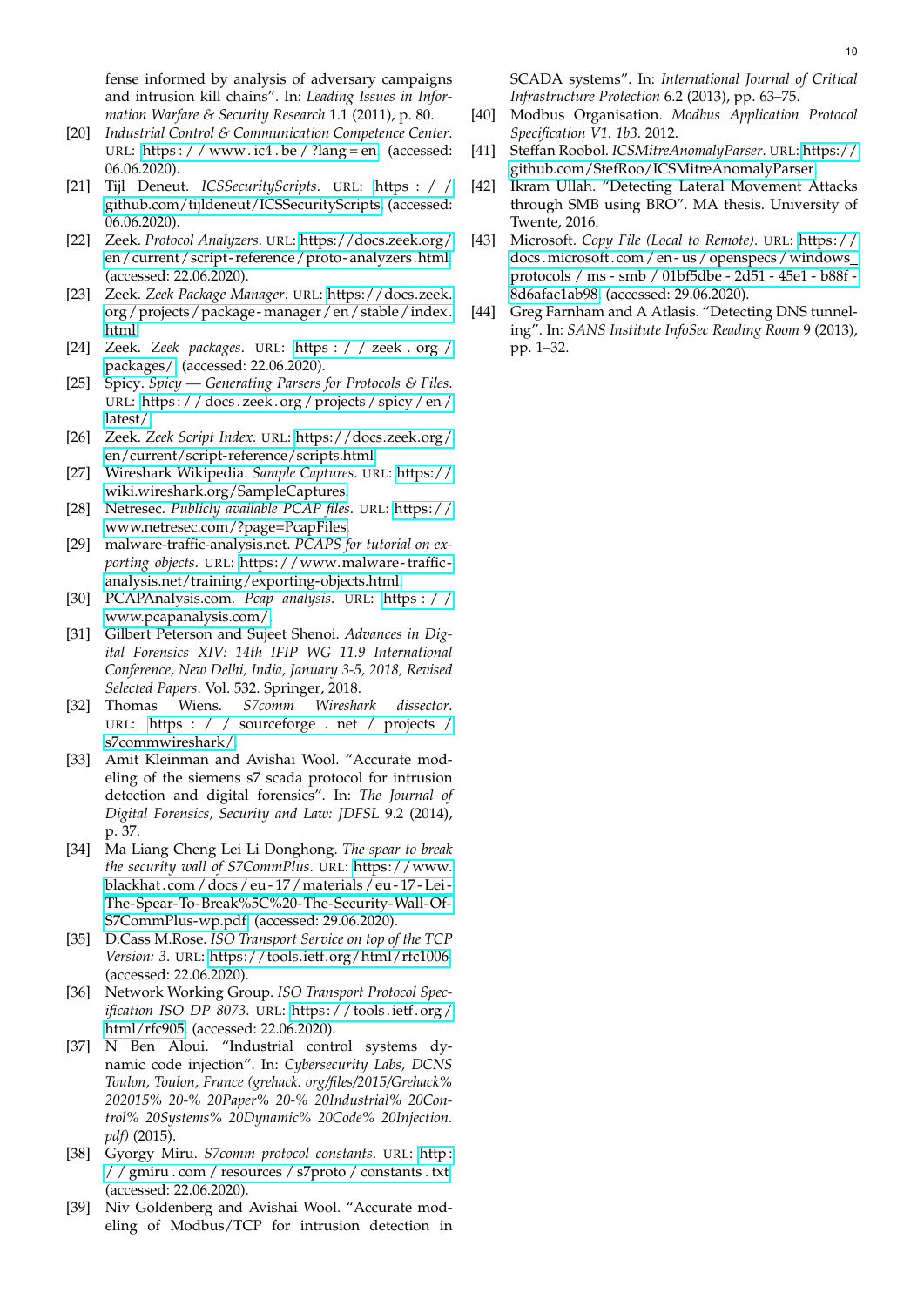<span id="page-10-0"></span>

| Tactic                         | Technique                                 | Explanation                                                   | <b>Monitoring mechanism</b>                                              |
|--------------------------------|-------------------------------------------|---------------------------------------------------------------|--------------------------------------------------------------------------|
| Initial access                 | Exploit public facing applica-            | Exploiting devices with direct                                | Monitor port 80, 8080, 443, 8443                                         |
|                                | tions                                     | communication to the Internet                                 |                                                                          |
|                                |                                           | or IT                                                         |                                                                          |
| Execution                      | Change program state                      | Change the state of the program                               | Monitor function codes of Mod-                                           |
|                                |                                           | on control device                                             | bus, S7comm                                                              |
| Execution                      | Command line interface                    | Used to interact with systems                                 | Monitor Telnet, RDP, VNC, SSH                                            |
|                                |                                           | and execute commands                                          |                                                                          |
| Execution                      | Execution through API                     | API calls can be used to engage                               | Monitor HTTP(S)                                                          |
|                                |                                           | functions on a device                                         |                                                                          |
| Execution                      | Man in the middle                         | Intercept the traffic with the pur-                           | Monitor for ARP, DNS and IP                                              |
|                                |                                           | pose of blocking, logging, modi-                              | spoofing                                                                 |
|                                | Module firmware                           | fying or injecting traffic<br>Install malicious or vulnerable |                                                                          |
| Persistence                    |                                           | firmware onto modular hard-                                   | Monitor for binary files, portable<br>executable, files transferred over |
|                                |                                           | ware devices                                                  | <b>FTP</b>                                                               |
| Persistence                    | Program download                          | Load malicious program logic                                  | Monitor for uploading pro-                                               |
|                                |                                           | on a device                                                   | grams to PLC from an outside                                             |
|                                |                                           |                                                               | IP address                                                               |
| Persistence                    | System firmware                           | Install malicious or vulnerable                               | Monitor for binary files, portable                                       |
|                                |                                           | firmware onto devices                                         | executable, files transferred over                                       |
|                                |                                           |                                                               | <b>FTP</b>                                                               |
| Evasion                        | Rogue master device                       | Impersonate master device to                                  | Monitor for uploading pro-                                               |
|                                |                                           | communicate with a slave                                      | grams to PLC from inside IP ad-                                          |
|                                |                                           |                                                               | dress                                                                    |
| Evasion                        | Spoof reporting messages                  | Modify reporting messages to                                  | Monitor for ARP spoofing                                                 |
|                                |                                           | not reflect the actual state of the                           |                                                                          |
|                                |                                           | operation                                                     |                                                                          |
| Evasion                        | Utilize/change operating mode             | Put controllers in alternate mode                             | Monitor function codes of Mod-                                           |
|                                |                                           | of operation                                                  | bus, COTP, S7comm                                                        |
| Discovery                      | Control device identification             | Determine the make and model                                  | Monitor function codes of Mod-                                           |
|                                |                                           | of the device                                                 | bus, COTP, S7comm                                                        |
| Discovery                      | Network service scanning                  | Host and service discovery on                                 | Monitor for TCP scanning                                                 |
|                                |                                           | the network                                                   |                                                                          |
| Lateral movement               | Default credentials                       | Usage of default credentials on                               | Monitor<br>authentication<br>over                                        |
|                                |                                           | control devices                                               | FTP and VNC<br>Monitor for SMB file transfer                             |
| Lateral movement<br>Collection | Remote file copy<br>Detect operating mode | File copy between the systems<br>Determine current operating  |                                                                          |
|                                |                                           | state of PLC                                                  | Monitor for gathering informa-<br>tion about current PLC state e.g       |
|                                |                                           |                                                               | stop/prog/run/remote/invalid                                             |
| Collection                     | Detect program state                      | Determine current state of a pro-                             | Monitor for gathering informa-                                           |
|                                |                                           | gram on a PLC                                                 | tion about current state of a                                            |
|                                |                                           |                                                               | program on a PLC e.g. run-                                               |
|                                |                                           |                                                               | ning/halted/paused/exception                                             |
| Collection                     | Point & tag identification                | Determine inputs, memory loca-                                | Monitor for scanning $I/O$ of the                                        |
|                                |                                           | tions, outputs                                                | <b>PLC</b>                                                               |
| Collection                     | Program upload                            | Download project file from a                                  | Monitor for file download from                                           |
|                                |                                           | PLC to gather information                                     | the PLC using outside IP ad-                                             |
|                                |                                           |                                                               | dress                                                                    |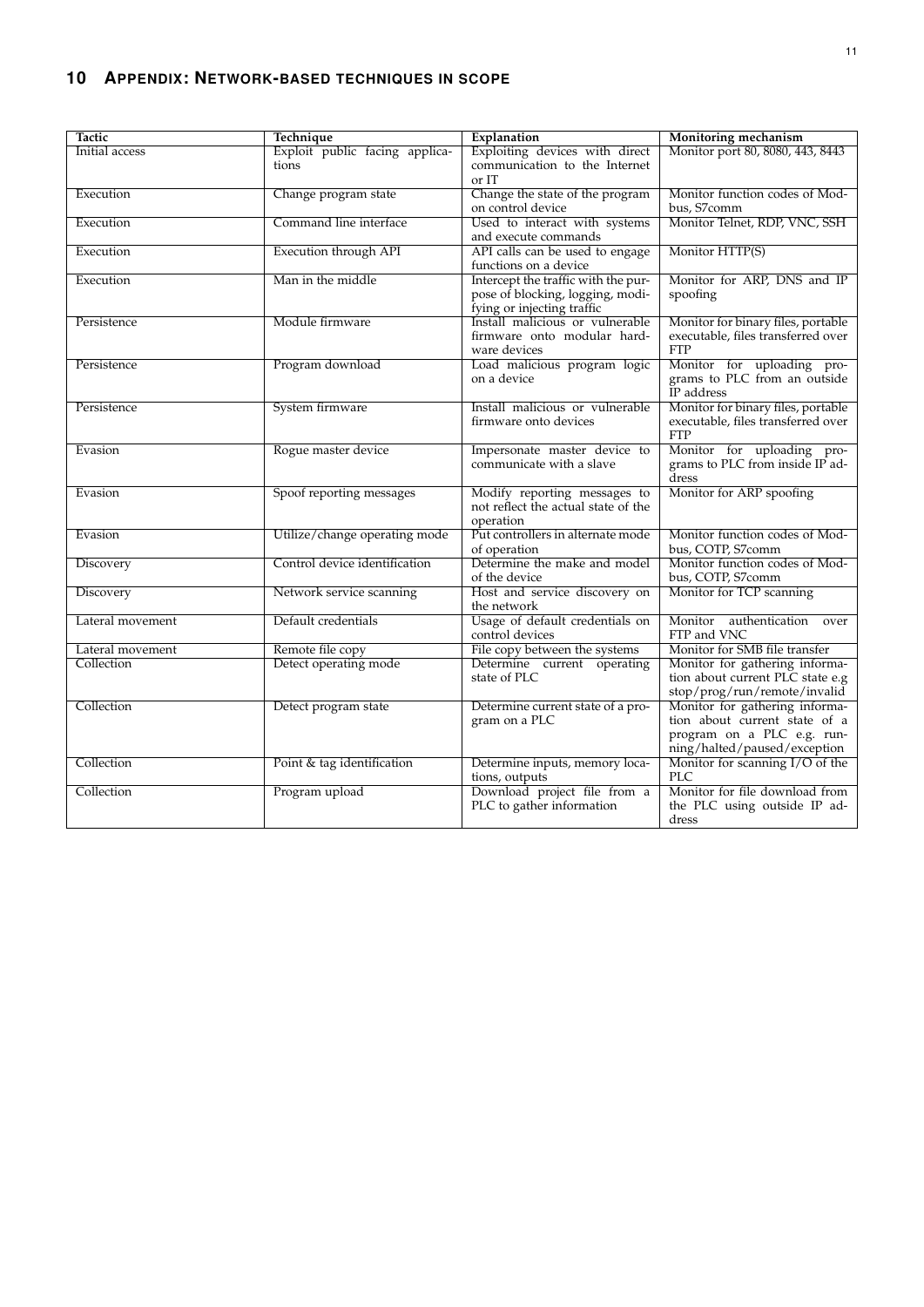<span id="page-11-0"></span>

| Collection          | Role identification                      | Determine role of a device                                              | Monitor for scanning $I/O$ of the<br><b>PLC</b>                                                                                                                                    |
|---------------------|------------------------------------------|-------------------------------------------------------------------------|------------------------------------------------------------------------------------------------------------------------------------------------------------------------------------|
| Command and control | Commonly used port                       | Use of common ports to blend in<br>with normal network activity         | Monitor commonly used ports<br>in ICS: TCP/22, TCP/80,<br>TCP/UDP/53,<br>TCP/443.<br>TCP/8080,<br>TCP/UDP/5353,<br>TCP/23, UDP/161, TCP/502,<br>TCP/2000.<br>TCP/102,<br>TCP/44818 |
| Command and control | Connection proxy                         | Use of proxy to direct network<br>traffic between systems               | Monitor for DNS tunneling                                                                                                                                                          |
| Command and control | Standard application layer pro-<br>tocol | Command and control capabili-<br>ties over commonly used proto-<br>cols | Monitor HTTP(S), RDP, Telnet,<br>Modbus                                                                                                                                            |

Table 7: Selected techniques from ICS MITRE ATT&CK framework and corresponding monitoring mechanisms.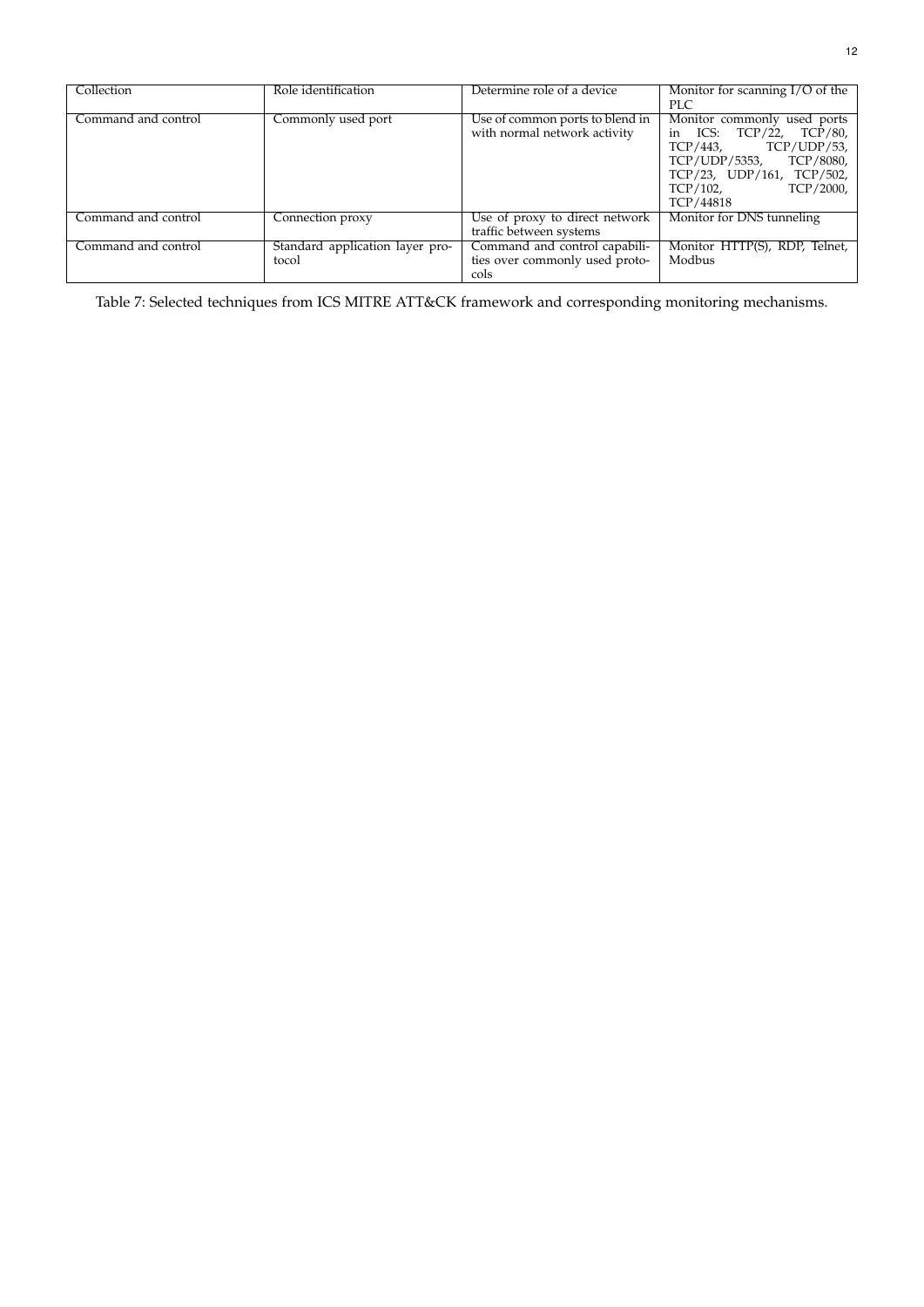# <span id="page-12-1"></span><span id="page-12-0"></span>**11 APPENDIX: INDUSTRIAL EQUIPMENT INVENTORY**

| <b>Function</b>          | Model                                    | <b>IP</b> address  |
|--------------------------|------------------------------------------|--------------------|
| Router                   | eWON Flexy 201                           | 10.20.1.1          |
| Switch                   | Beckhoff CU2008                          | N/A                |
| PLC                      | Beckhoff CX9020                          | 10.20.1.10         |
| HMI                      | Beckhoff CP6606                          | 10.20.1.11         |
| $I/O$ Island             | Rockwell 5096-L306ER/A CompactLogix 5380 | 10.20.1.30         |
| PLC                      | Mitsubishi FX5U-32M                      | 10.20.1.112        |
| $\overline{\mathrm{PC}}$ | Win7 OPC UA                              | 10.20.1.15         |
| $\overline{PC}$          | Win10 OPC UA                             | 10.20.1.25         |
| Router                   | Siemens S623                             | 10.20.2.1          |
| Router                   | <b>IXON IXRouter 3</b>                   | 172.20.2.2         |
| Switch                   | Siemens XB208                            | 10.20.2.5          |
| PLC                      | Siemens S7-1200                          | 10.20.2.10         |
| HMI                      | Siemens KTP400                           | 10.20.2.11         |
| I/O Island               | Siemens IM151-3                          | 10.20.2.20         |
| PLC                      | Siemens S7-1500                          | 123.145.120.102/29 |
| $\overline{\text{PLC}}$  | Phoenix ILC 390 PN                       | 10.20.3.10         |
| HMI                      | PhoenixContact WP 06T                    | 10.20.3.11         |
| $I/O$ Island             | PhoenixContact IL PN BK                  | 10.20.3.20         |
| $\overline{\text{PLC}}$  | Schneider TM241CE40R                     | 10.20.30.149       |
| PLC                      | PLCnext                                  | 10.20.3.120        |

Table 8: Industrial equipment inventory from the IC4 manufacturing testbed.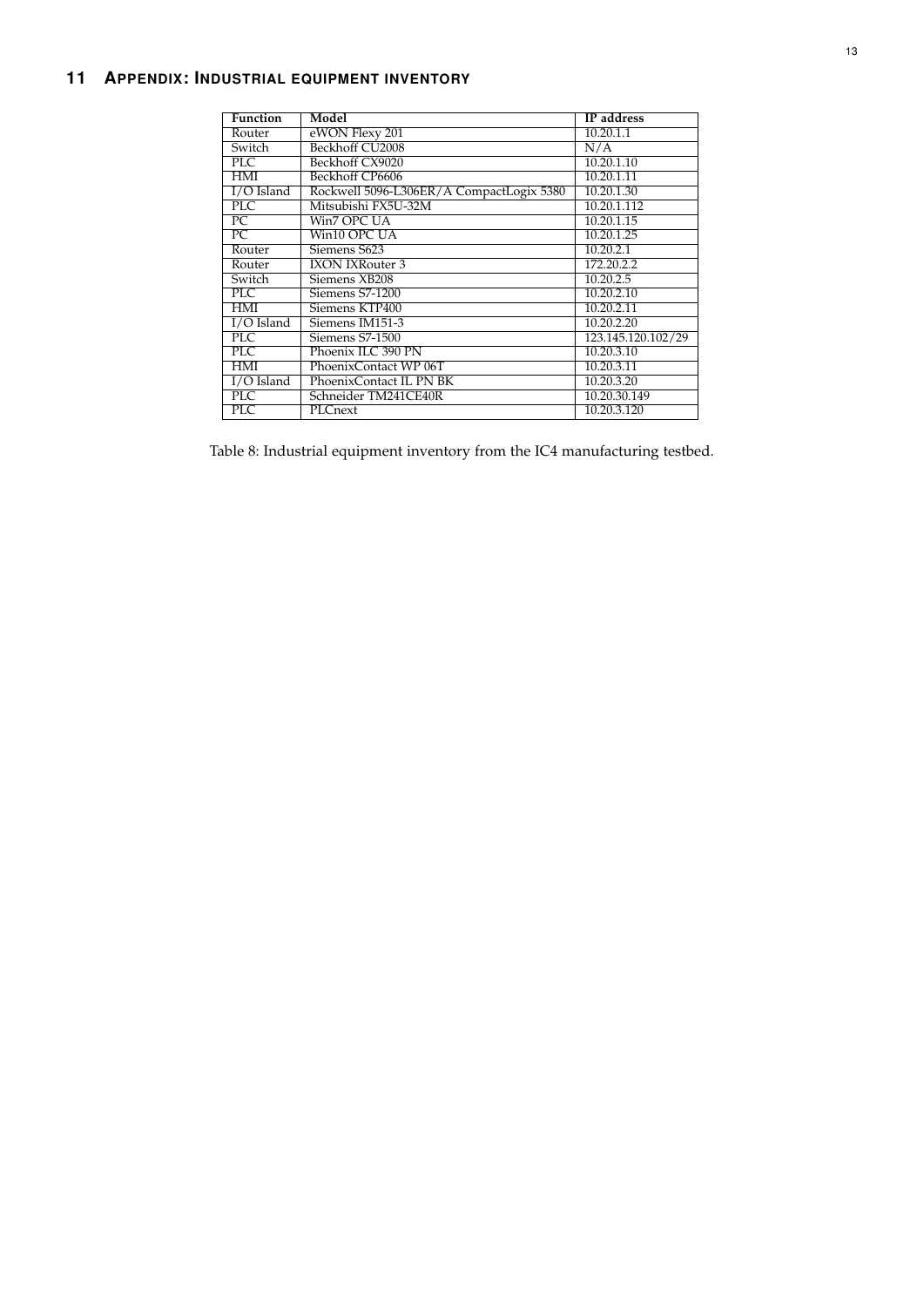# <span id="page-13-1"></span>**12 APPENDIX: TECHNIQUES PERFORMED ON THE MANUFACTURING TESTBED**

<span id="page-13-0"></span>

| Action                                                          | Technique                                                                              | Tactic                              | <b>Target</b>                                      | Execution date GMT +2 |
|-----------------------------------------------------------------|----------------------------------------------------------------------------------------|-------------------------------------|----------------------------------------------------|-----------------------|
| ARP spoofing                                                    | MiTM                                                                                   | Execution                           | 10.20.2.5                                          | 2020-06-27 15:28      |
| <b>Establishing SSH</b> session                                 | Command Line Interface                                                                 | Execution                           | Siemens Scalance Indus-<br>trial Switch, 10.20.2.5 | 2020-06-27 15:31      |
| Establishing SSH session                                        | Command Line Interface                                                                 | Execution                           | Kali Linux 10.20.20.22                             | 2020-06-27 15:31      |
| <b>Establishing RDP session</b>                                 | Command Line Interface                                                                 | Execution                           | Beckhoff Win7, 10.20.1.15                          | 2020-06-27 15:32      |
| Altering outputs (scans<br>device beforehand)                   | Change Program State                                                                   | Execution                           | S7-1200 PLC, 10.20.2.10                            | 2020-06-27 15:34      |
| Altering memory (scans<br>devices beforehand)                   | Change Program State                                                                   | Execution                           | S7-1200 PLC, 10.20.2.10                            | 2020-06-27 15:35      |
| executable<br>Uploading<br>file                                 | Module Firmware, Sys-<br>tem Firmware, Remote<br>file copy                             | Persistence,<br>Lateral<br>movement | Phoenix Contact PLC,<br>10.20.3.10                 | 2020-06-27 15:36      |
| <b>CPU</b><br>Stop/start<br>PLC (scans<br>device<br>beforehand) | Utilize/Change Program<br>Mode                                                         | Evasion                             | S7-1200 PLC, 10.20.2.10                            | 2020-06-27 15:38      |
| TCP scan                                                        | Network Scanning                                                                       | Discovery                           | Industrial network seg-<br>ment, 10.20.1.0/24      | 2020-06-27 15:39      |
| WannaCry                                                        | Exploitation of Remote<br>Services, External Re-<br>mote Services, Remote<br>File Copy | Lateral movement                    | Beckhoff Win7, 10.20.1.15                          | 2020-06-27 15:51      |
| Device scanning                                                 | Detect Operating Mode,<br>Control Device Identifi-<br>cation                           | Collection                          | S7-1200 PLC, 10.20.2.10                            | 2020-06-27 15:51      |
| DNS tunneling                                                   | Connection proxy                                                                       | Command and control                 | From 10.20.20.22 to re-<br>mote server             | 2020-06-27 15:52      |

Table 10: Detailed overview of the techniques performed on the manufacturing testbed.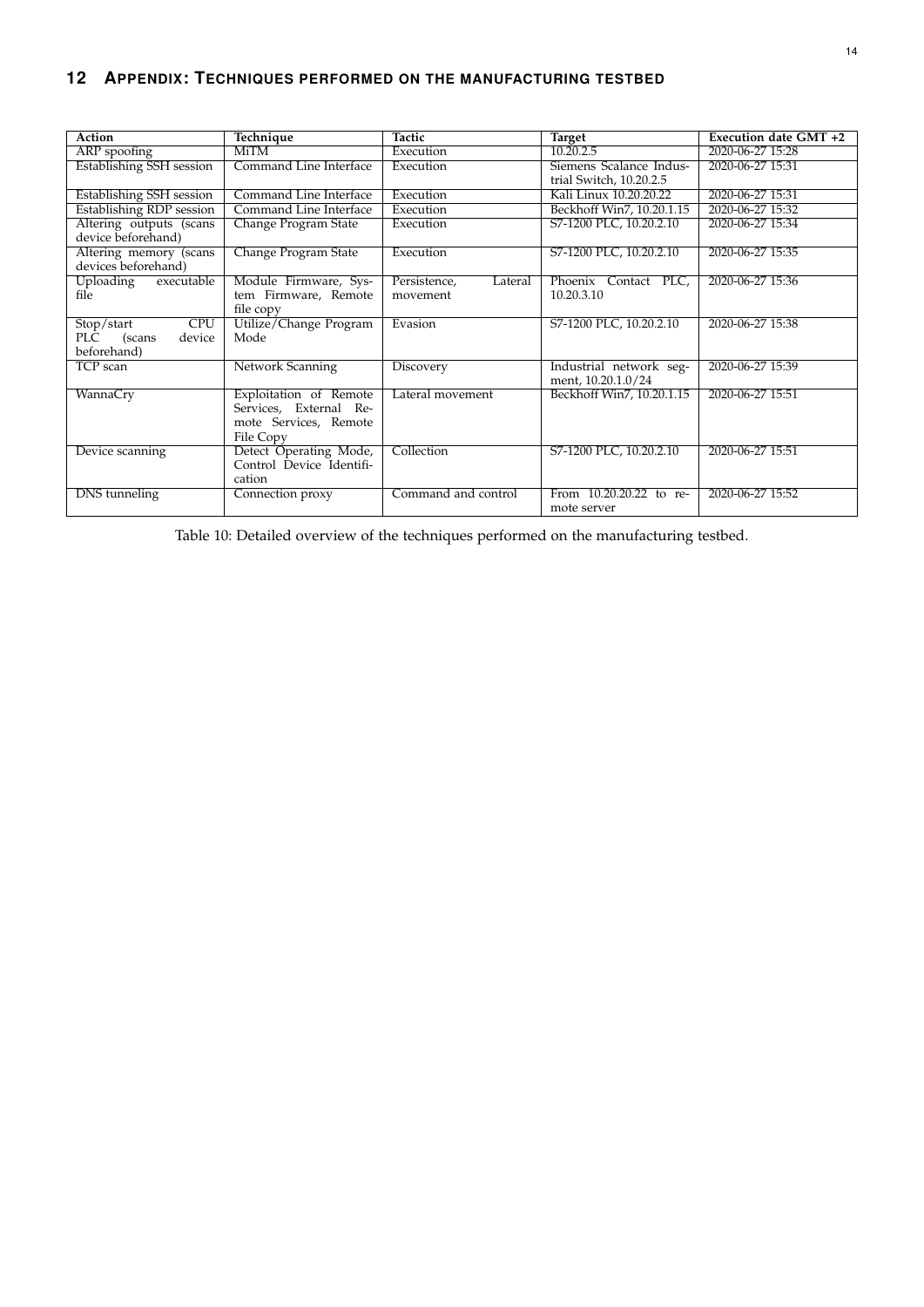<span id="page-14-1"></span><span id="page-14-0"></span>

| Zeek script                  | Technique                                                             |
|------------------------------|-----------------------------------------------------------------------|
| arp_spoofing.zeek            | Man in the middle, Spoof reporting messages                           |
| common_ports.zeek            | Exploit public facing applications, Execution through API, Com-       |
|                              | monly Used Port, Standard application layer protocol                  |
| dns_spoofing.zeek            | Man in the middle                                                     |
| dns_tunneling.zeek           | Connection proxy                                                      |
| ftp_portable_executable.zeek | Module firmware, System firmware, Default credentials                 |
| http_user_agent.zeek         | Change program state                                                  |
| http_post_body.zeek          | Change program state, Role identification, Point & tag identification |
| modbus logging.zeek          | Change program state, Program download, Rogue master device,          |
|                              | Utilize/change operating mode, Control device identification, Detect  |
|                              | operating mode, Detect program state, Point & tag identification,     |
|                              | Program upload, Role identification                                   |
| rdp_logging.zeek             | Command line interface, Standard application layer protocol           |
| s7com_cotp_logging.zeek      | Change program state, Program download, Rogue master device,          |
|                              | Utilize/change operating mode, Control device identification, Detect  |
|                              | operating mode, Detect program state, Point & tag identification,     |
|                              | Program upload, Role identification                                   |
| smb_logging.zeek             | Default credentials, Remote file copy                                 |
| ssh_logging.zeek             | Command line interface                                                |
| tcp_scan_detection.zeek      | Network service scanning                                              |
| telnet_logging.zeek          | Command line interface, Default credentials, Standard application     |
|                              | layer protocol                                                        |
| vnc_logging.zeek             | Default credentials                                                   |

Table 12: Custom Zeek scripts used to detect techniques used on the network.The code is uploaded to Github [\[41\]](#page-9-21).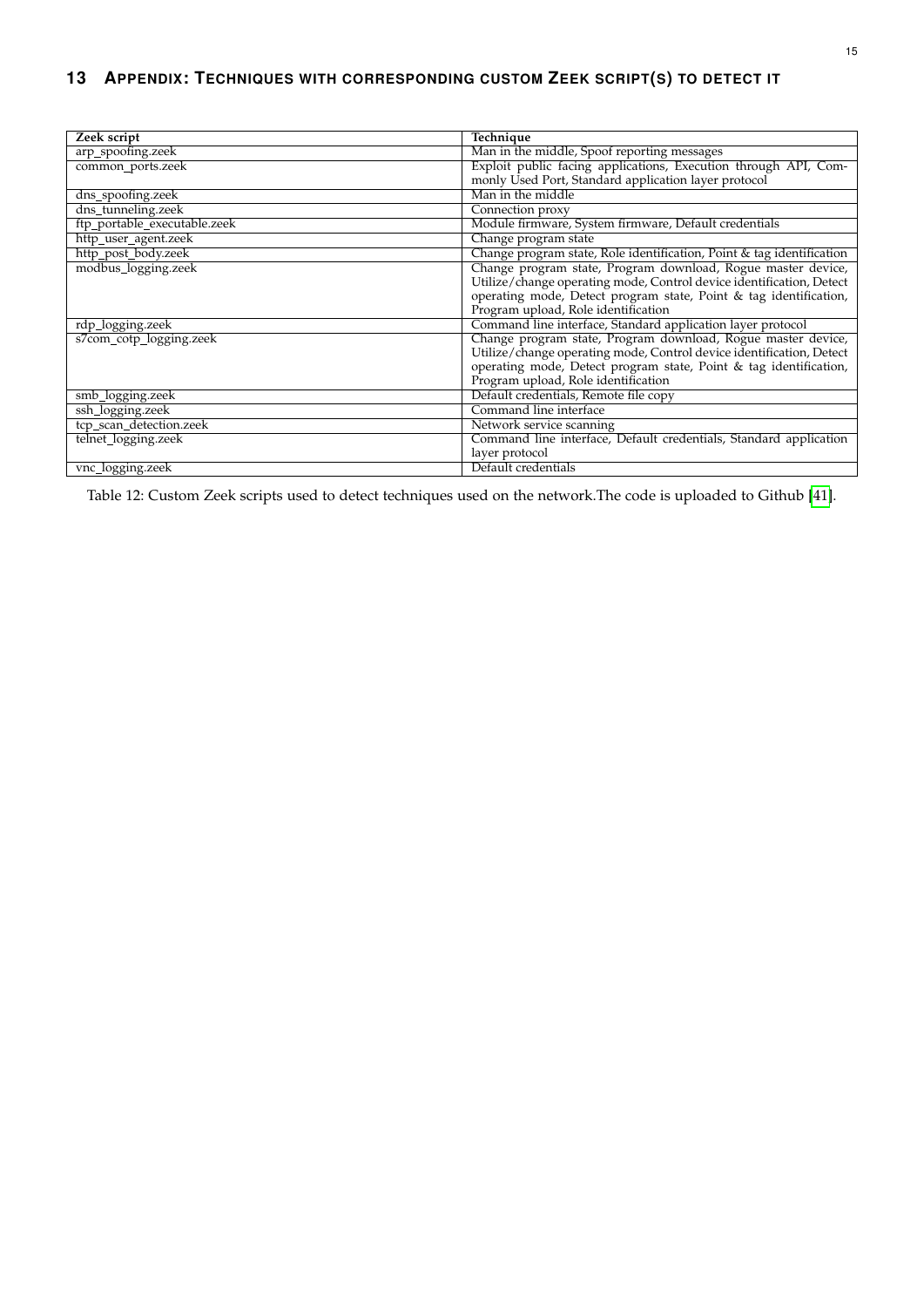<span id="page-15-1"></span><span id="page-15-0"></span>

Fig. 3: Flowchart explaining the Anomaly Mapper operation.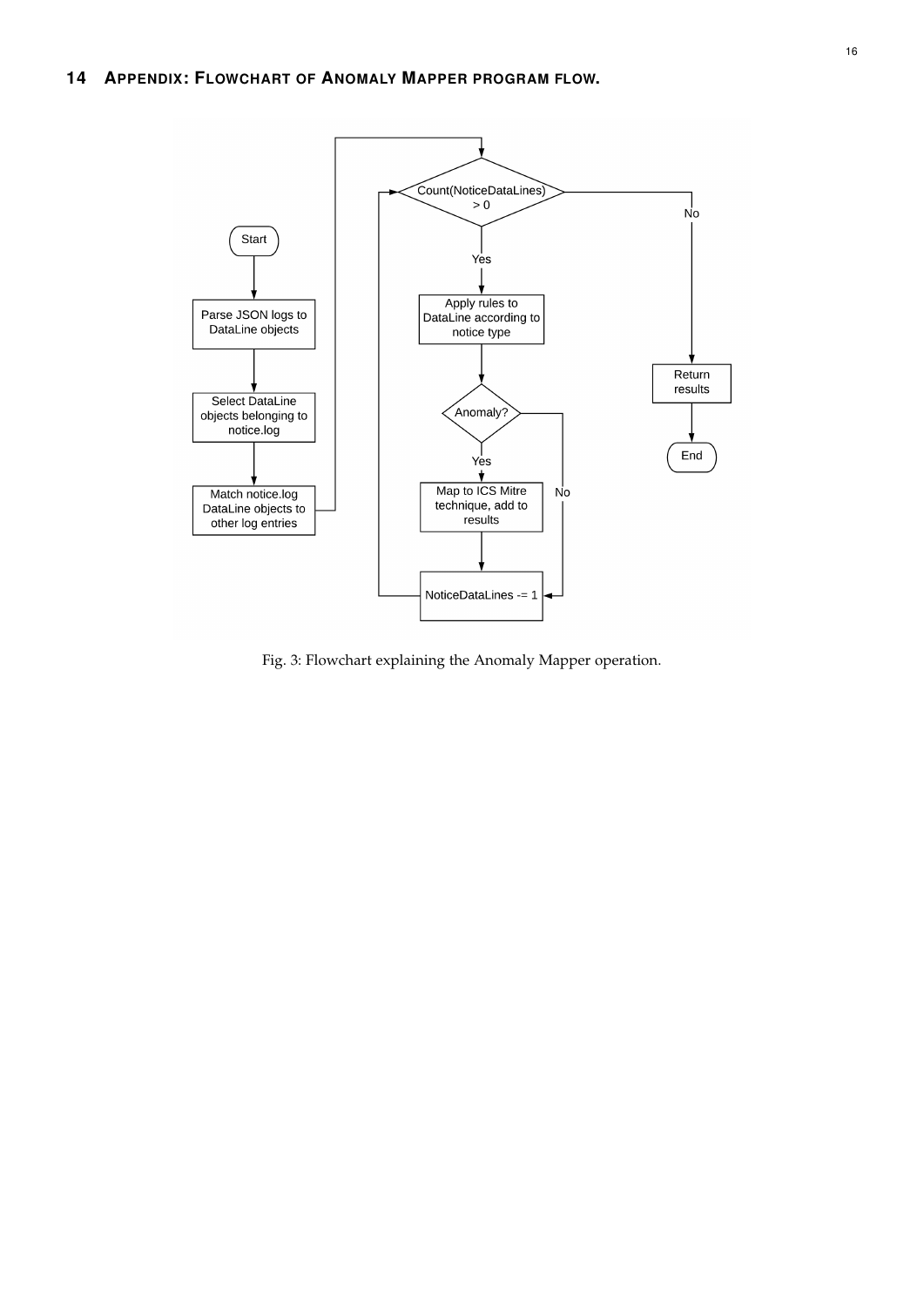# <span id="page-16-2"></span><span id="page-16-0"></span>**15 APPENDIX: ANOMALY MAPPER - FUNCTION CODE MAPPING TO ICS MITRE FRAMEWORK**

| Function name     | Technique                        |
|-------------------|----------------------------------|
|                   | Point & tag identification,      |
| Read Variable     | Detect program state,            |
|                   | Role identification              |
| Write Variable    | Change program state             |
| Request download  |                                  |
| Download block    | Program download                 |
| Download ended    |                                  |
| Start upload      |                                  |
| Upload            | Program upload                   |
| End of upload     |                                  |
| <b>PI</b> Service |                                  |
| PLC Control       | Utilize or change operating mode |
| PLC Stop          |                                  |
| Read SZL          | Detect operating mode            |

<span id="page-16-1"></span>Table 13: One-to-many mapping between the S7comm function codes and the techniques from ICS MITRE framework.

| <b>Function name</b>          | Technique                   |
|-------------------------------|-----------------------------|
|                               |                             |
| Read discrete inputs          |                             |
| Read coils                    |                             |
| Read input registers          | Point & tag identification  |
| Read holding register         |                             |
| Read FIFO queue               |                             |
| Read file record              |                             |
|                               | Point & tag identification, |
| Read/Write multiple registers | Change program state        |
| Write single coil             |                             |
| Write multiple coils          |                             |
| Write single registers        | Change program state        |
| Mask write register           |                             |
| Write file record             |                             |

Table 14: One-to-many mapping between the Modbus public function codes and the techniques from ICS MITRE framework